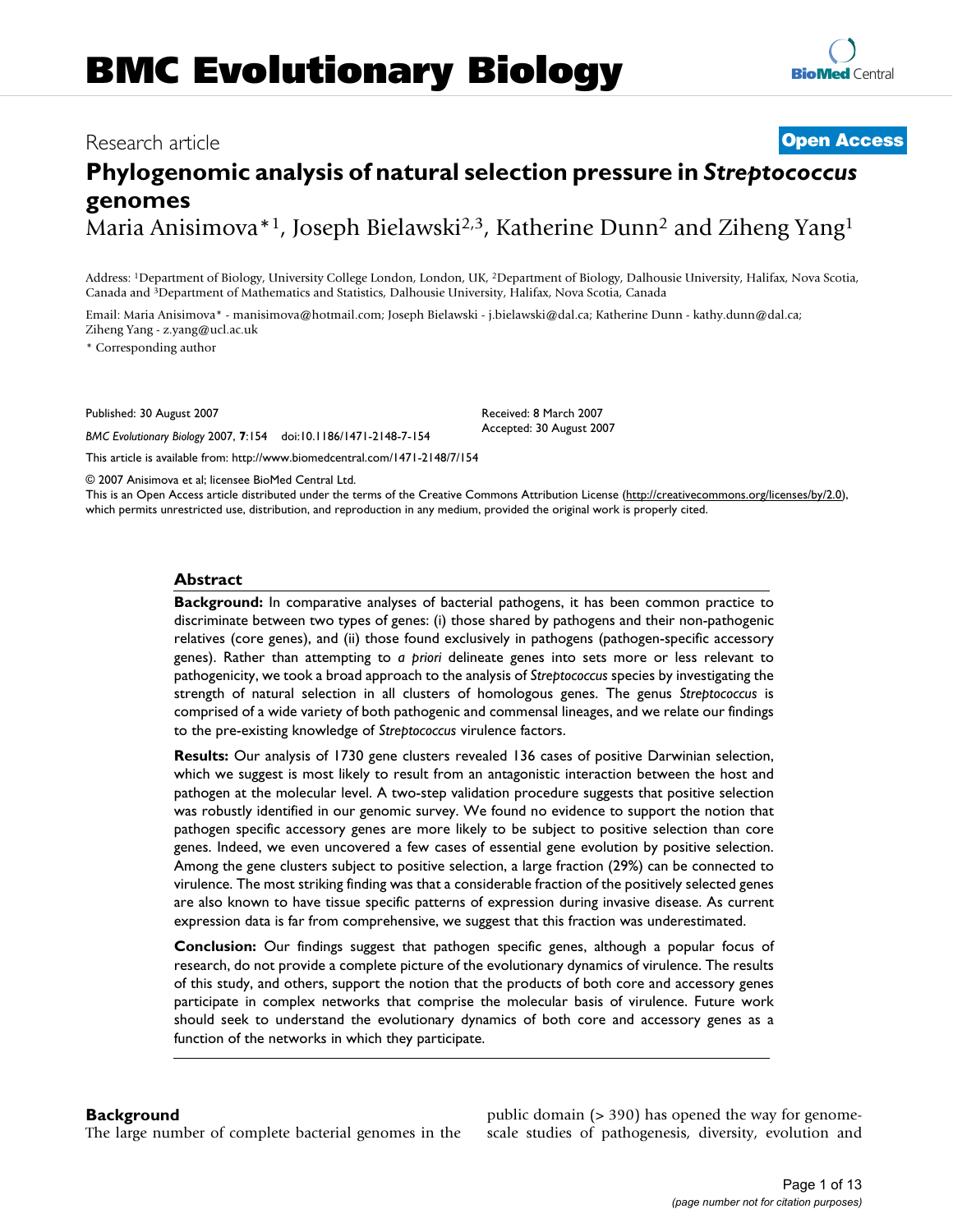gene function. There has been particular interest in comparative analyses of bacterial pathogens, and especially studying molecular mechanisms underlying bacterial adaptation, as such analyses are expected to contribute to disease prevention and treatment [e.g., [1,2]]. A typical approach is to discriminate between exclusive subsets of genes; e.g., genes shared among pathogens and their nonpathogenic relatives (core genes) and those genes showing presence-absence polymorphisms (accessory genes) [3]. Most studies of pathogenicity have restricted themselves to pathogen-specific subsets of accessory genes [e.g., [1]]. Only recently has the potential role of core genes in the evolution of pathogenicity been considered [e.g., [2]]. However, the outcome of dividing genes into exclusive subsets is sensitive to the particular sample of the genomes [4], and this could bias an investigation of the origin and maintenance of bacterial virulence.

This paper focuses on the evolution of genes and gene families of streptococci. The genus *Streptococcus* is comprised of a wide variety (about 48 species) of both pathogenic and commensal gram-positive bacteria, which are found to inhabit a wide range of hosts, including humans, horses, pigs and cows [5]. Within the host, streptococci often colonise the mucosal surfaces of the mouth, nares and pharynx, but also inhabit the skin, heart or muscle tissue. Niche or tissue-specific adaptations of streptococci remain poorly understood [6]. This study includes the three most important streptococcal human pathogens: *S. pyogenes* causes pharyngitis, wound and skin infections, scarlet and rheumatic fever, pneumonia, necrotising fasciitis, acute glomerulonephritis, cellulitis, and toxic shock syndrome [7]; *S. agalactiae* is known mainly for severe infections in newborns, such as sepsis, meningitis, and pneumonia, but also causes pneumonia and infections of bloodstream, skin, and urinary tract in adults [8]; and *S. pneumoniae* is a major source for pneumonia, meningitis, septicaemia, otitis media and sometimes occult bacteremia [9]. Most other streptococci are part of normal human flora [5], and three such lineages (two *S. thermophilus* and one *S. mutans*) are included in this study. Even within a nominal species, the genomes of individual strains vary in size and gene content (Table 1). Undoubtedly, some gene content variation among the lineages sampled in this study corresponds to important pathogenic differences between individual strains. Rather than attempting to *a priori* delineate subsets of streptococci genes into sets more or less relevant to pathogenicity, we adopted an approach focused on clusters of homologous genes. Although such clusters will not necessarily contain genes involved in presence-absence polymorphisms among pathogenic and non-pathogenic species, they will allow for a broader investigation of functional divergence among pathogenic and non-pathogenic lineages of streptococci.

We estimated rates of evolution for gene clusters comprised of known and putative coding regions, categorised them according to their evolutionary patterns, and identified genes and gene families evolving under positive selection. We found that both core and accessory genes are subject to evolution by positive selection, most likely in the form of diversifying selection resulting from the antagonistic interaction between host and parasite. A large fraction of the genes identified as subject to positive selection have functions that can be connected to virulence. Furthermore, 19% of the positively selected streptococci gene clusters encode proteins that are known to have body-site specific expression pattern during invasive disease; a result which we argue is likely a substantial underestimate. Taken together, the results of this study and others support the notion that the products of both core and auxiliary genes participate in complex networks that comprise the molecular basis of virulence, and that evolution of the participants of such networks contribute significantly to the dynamics of this phenotype over time.

## **Results and Discussion** *Characteristics of streptococci gene clusters*

We partitioned the twelve complete genomes from five *Streptococcus* species (Table 1) into 1730 clusters of homologous gene sequences based on the requirement that a cluster must be comprised of more than three distinct sequences and meet a sequence similarity threshold of 50%. When the threshold was lowered to 30%, 1822 homologous gene groups were identified, with 78 of them obtained by a successive clustering procedure (see methods). Both sets of clusters were subjected to identical data analysis procedures. Despite the clustering differences, the results for both sets were consistent: the same conclusions were drawn from the estimates of evolutionary parameters, and the sets of genes detected to be under positive selection were very similar. This indicates a level of robustness of our results to the details of the clustering procedure. We therefore show results using the set of homologous gene clusters based on the 50% similarity threshold (unless stated otherwise). In this case, the size of clusters varied from 3 to 59 sequences, and almost a third of clusters (574) contained at least 12 sequences. Sequence length ranged from 300 (the lower bound on our selection criterion) to 4944 nucleotides, the average being 1027 nucleotides.

As expected, the sampled streptococci genomes were ATrich, with nucleotide content varying among different codon positions, and among genes and genomes. The average AT content of the sampled genomes ranged from 60 to 64%, and the average for the gene clusters ranged from 49–74%. AT content at 2nd and 3rd codon positions (65% and 68% respectively) was more biased as compared to 1st codon positions (49%). For certain genes AT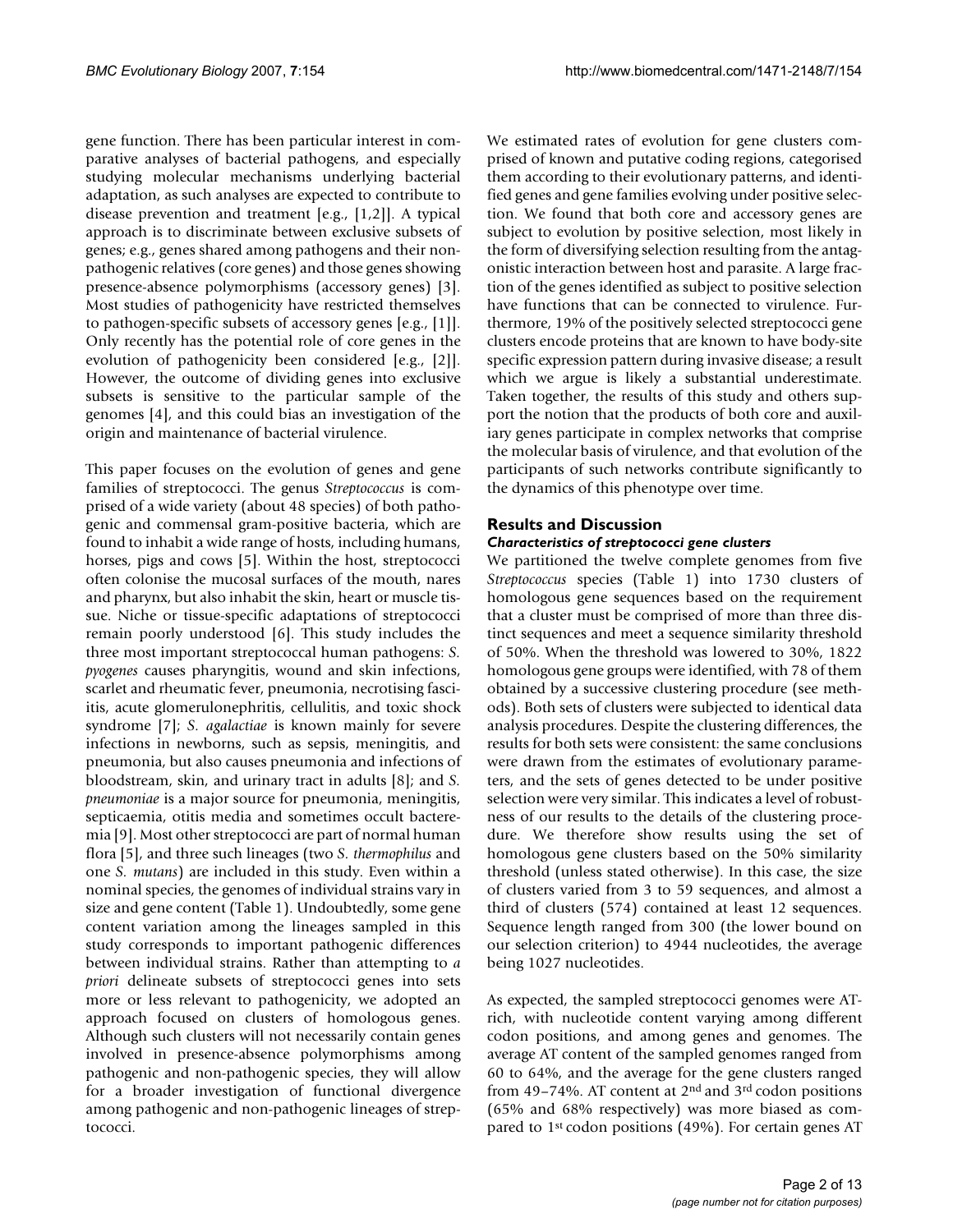| Streptococcus strain     | Genbank accession no. | Genome size (bp) | No. of CDs (>99<br>codons) | <b>Reference</b> |
|--------------------------|-----------------------|------------------|----------------------------|------------------|
| S. pyogenes MI GAS       | NC 002737             | 1.852.441        | 1,697 (1509)               | [60]             |
| S. pyogenes MGAS8232     | <b>NC 003485</b>      | 1,895,017        | 1,845(1584)                | [7]              |
| S. pyogenes MGAS315      | NC 004070             | 1.900.521        | 1,865 (1596)               | [61]             |
| S. pyogenes SSI-1        | NC 004606             | 1.894.275        | 1,861(1573)                | [62]             |
| S. pyogenes MGAS10394    | <b>NC 006086</b>      | 1,899,877        | 1,886 (1582)               | [63]             |
| S. agalactiae NEM316     | NC 004368             | 2,211,485        | 2,094 (1887)               | [8]              |
| S. agalactiae 2603V/R    | <b>NC 004116</b>      | 2,160,267        | 2,124(1831)                | [64]             |
| S. pneumoniae R6         | <b>NC 003098</b>      | 2,038,615        | 2,043 (1723)               | [65]             |
| S. pneumoniae TIGR4      | <b>NC 003028</b>      | 2,160,837        | 2,094 (1701)               | [66]             |
| S. mutans UA159          | NC 004350             | 2,030,921        | 1,960 (1690)               | [67]             |
| S. thermophilus LMG18311 | <b>NC 006448</b>      | 1,796,846        | 1,889(1541)                | [68]             |
| S. thermophilus CNRZ1066 | <b>NC 006449</b>      | 1,796,226        | 1,915(1554)                | [68]             |

**Table 1: Twelve complete genomes of congeneric** *Streptococcus* **used in this study**

content was extremely high at 3rd codon positions while overall AT content was comparatively low: the majority of these cases were 30S and 50S ribosomal proteins (*rpsA*, *E*, *I*, *K*, *M* and *rplB*, *D*, *J*, *K*, *L*, *O*, *Q*) as well as uridine phosphorylase (*udp*), protein GRAB (known virulence factor), cell division protein (*ftsZ*), alcohol dehydrogenase I (*adhA*, *P*, *1*), cysteine synthase, O-acetylserine sulfhydrylase (*cysM*, *M1*, *K*), triose phosphate isomerase (*tpi*), cellwall surface anchor family protein and a homologous cluster containing glucan binding protein (*pcsB*), secreted antigen (*gbpB/sagA*), and general stress protein GSP-781.

Transition/transversion  $(\kappa)$  ratios varied widely among the gene clusters: 95% of gene clusters had  $\kappa$  between 1 and 20, with the average ratio being 2. At the tails of the distribution we also found 2.8% of gene clusters with no transversions (forcing the estimate of  $\kappa$  to the upper boundary) and 2% of gene clusters with  $\kappa$  < 1. The latter cases included B-cell receptor associated protein, minor capsid protein, peptidoglycan hydrolase (*mur1*), ABC transporter membrane-spanning permease (*fatD*; iron transport), bacterocin transport accessory (*bta*), oxidoreductase (*mocA*), acetylglutamate kinase (*argB*), and pyrroline carboxylate reductase (*proC*).

We used the cluster-specific gene trees, as estimated by PHYML [10], as the basis to estimate the mean number of changes per codon per branch under model M0, as implemented in PAML [11]. In 95% of the clusters the mean amount of codon evolution was between 0.003 and 8 substitutions per codon site. However, in a small fraction of clusters (0.5%) we observed either a very low amount of codon evolution (<0.001 for orthologues from the same species, *S. pyogenes*), or a very high amount of codon evolution (>20 due to excess of synonymous substitutions in orthologues from different species).

Extreme outliers for AT content, transition/transversion ratio, and high amount of codon evolution are strong candidates for genes having a history of lateral gene transfer between members of the genus *Streptococcus* and more distantly related outgroup lineages [e.g., [12,13]]. We note however, that a large amount of codon evolution might also arise as a consequence of strong positive Darwinian selection.

#### *Phylogenomic analysis of evolutionary relationships among lineages*

A subset of the gene clusters were concatenated for the purpose of obtaining a genome-scale estimate of the *Streptococcus* phylogeny. We restricted our phylogenetic analysis to the 504 clusters that were comprised of exactly one gene from each of the 12 genomes, as identified under the 30% threshold. Gene sequences from those 504 clusters were concatenated (555,297 nucleotides), and a phylogenetic analysis of this dataset resulted in the phylogenetic tree shown in Figure 1. This genome-scale estimate of relationships among species agrees with some prior estimates based on smaller molecular datasets [14,15]. The position of the root can be deduced by using the outgroup species *Lactococcus lactis*. Examination of the phylogenies estimated from each of the 504 single-gene clusters revealed that only 26% matched the species level relationship estimated from the concatenated data. Given such a high level of among gene variability, and the possibility that some portion could reflect inter-species recombination events [e.g., [16]], all subsequent analyses were based on cluster-specific estimates of the gene tree.

The length of the tree estimated from the concatenated data was 1.75 nucleotide substitutions per site. Tree length taken as an average over all the single-copy gene clusters was biased by the presence of trees with long lengths, where estimation problems were likely. After excluding 5% of trees having the largest estimated length,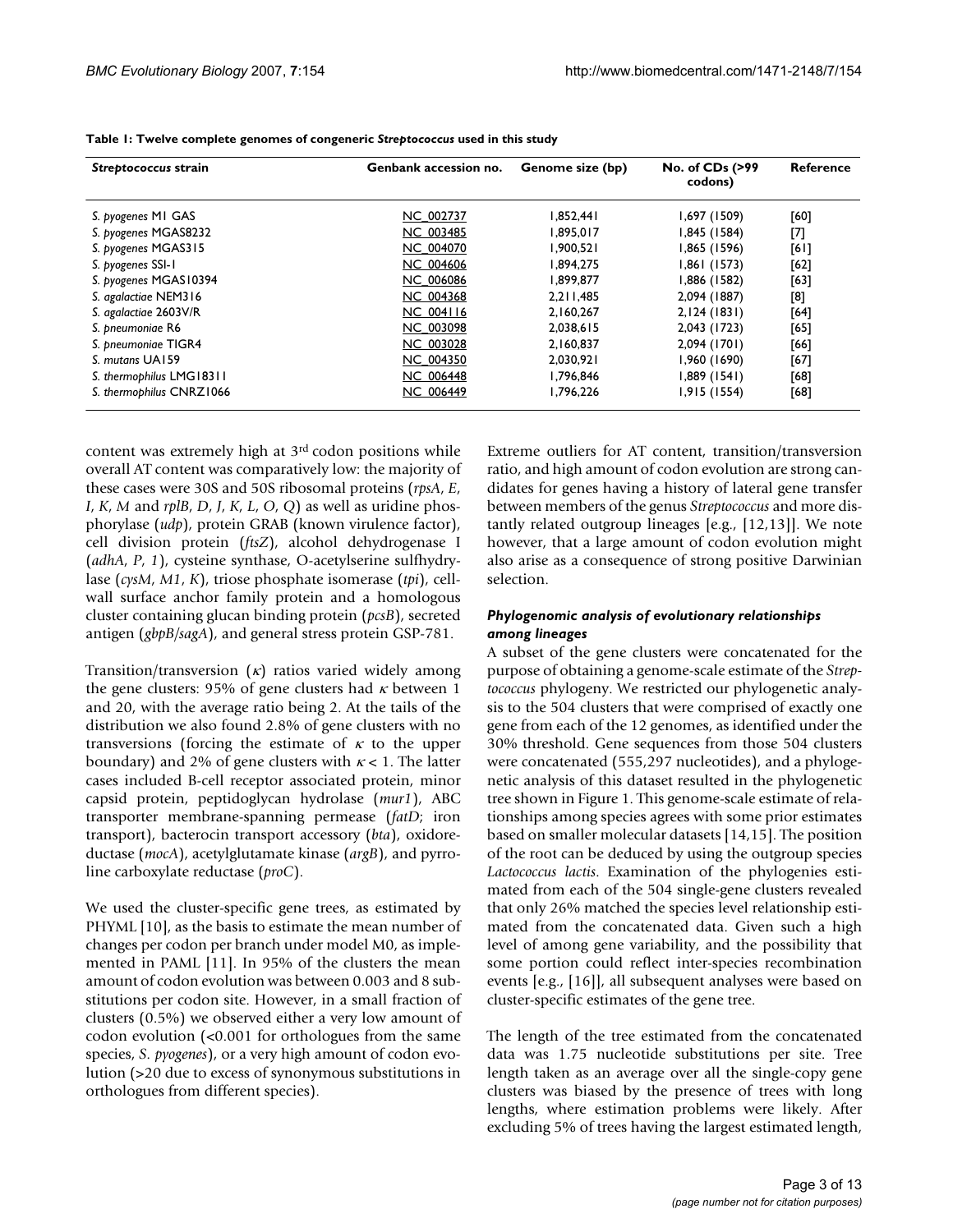

## Figure 1

A genome-scale estimate of phylogenetic relationships among species of *Streptococcus*. The tree topology is derived from the joint analysis of 504 single-copy gene sequences by using the BIONJ algorithm [55]. Each gene was comprised of exactly one sequence from each of the 12 genomes; the topology shown above is simplified to show only the relationships among the five nominal species of *Streptococcus*. The topology is unrooted, and branch lengths indicate the mean number of substitutions per codon, as inferred under codon model M0 [11].

the average tree length was 3.53 nucleotide substitutions per site, with 95% between 1.4 and 51.2. According to simulations [17] high accuracy of ML estimation, and the LRTs, is expected under such levels of sequence divergence. The shortest trees (0.8 to 1.5) were obtained from 30S, 50S ribosomal proteins (*rpsB*, *C*, *D*, *G*, *K*, *L*, *M* and *rplC*, *E*, *N*, *P*, *Q*, *T*, *V*) and translation elongation factors (*tufA*, *fusA*). The longest trees (≥50) were obtained from membrane-spanning proteins, cell division proteins (*divlC*, *ftsL*), ATP-NAD kinase (*ppnK*), pantothenate kinase (coaA), diacylglycerol kinase (*dgk*, *dgkA*, *dagK*), exfoliative toxin A, exotoxin B (*eetB*, *shetA*), 3-dehydroquinate dehydratase (*aroD*), enoyl CoA hydratase II (*phaB*), and isopentenyl diphosphate isomerase (*idi*, *fni*). For genes of such high divergences the LRT has almost no power to detect positive selection, although the Bayesian prediction of sites under positive selection is expected to be highly unreliable in such cases [17,18].

## *A two-step "genome scan" indicates robust identification of positive selection*

Gene clusters identified as subject to positive selection pressure are listed in Additional file 1. We considered the signal of positive selection to be strong when both LRTs (M1a versus M2a and M7 versus M8) were significant at 5%; 38 gene clusters met this criterion (see Additional file 1). An additional 98 gene clusters were identified by the LRT of models M7 and M8 at the 5% significance level (see Additional file 1). For the latter cases, it is possible that model M2a was too conservative to detect positive selection. Indeed, simulation studies indicate that the LRT of M1a versus M2a is less powerful than the LRT of M7 versus M8 in such cases [17].

Any genome-scale study that surveys for positive selection is susceptible to false positives arising from uncertainty in parameter estimation [17], a history of recombination [19,20] or from procedural artefacts such as alignment errors. However, such surveys provide a powerful means to generate novel biological hypotheses for further experimental and statistical analysis [e.g., [2]]. To assess the potential impact of such errors on our investigation, we performed a substantially expanded analysis on a sample of genes we detected to be evolving under positive selection. To minimise the effect of uncertainty in parameter estimation, we compiled a larger set of gene sequences. To avoid potential for procedural artefacts, we analysed the data "by hand" rather than using our tools to automate the process; this included careful visual inspection and editing of the sequence alignments. Lastly, we employed the methods of Wilson and McVean [21] to evaluate the possibility of positive selection while simultaneously allowing for a history of recombination.

Clusters of genes initially identified as subject to positive selection were pre-screened for those comprised of a small number of sequences. Eight genes were then randomly chosen from this subset, conditional on the availability of additional homologous sequences in GenBank. We chose the ninth gene, *rplS*, because positive selection was unexpected, and the tenth gene, IS1191 transposase, because it is found only in *S. thermophilus*. All ten datasets were expanded by sampling homologous sequences from additional lineages of streptococci. We note that the distribution of strains among the streptococcal species was comparable. Genes subjected to expanded data analyses are listed in Table 2. Reanalysis under the standard set of models revealed that all ten datasets retained a signal of positive selection, six of which were significant at 1%, and two were significant at 5%, under both of the LRTs (Table 2). The remaining two datasets, *rplS* and a hypothetical protein-coding gene homologous to *sib38*, were significant only under the LRT comparing M7 and M8. We next employed the approach of Wilson and McVean [21] to evaluate the possibility that both selection and recombination might have impacted the evolution of these data. In each case the results of this approach, which does not suffer from high false positive rates stemming from a history of recombination, confirmed positive Darwinian selection (data not shown).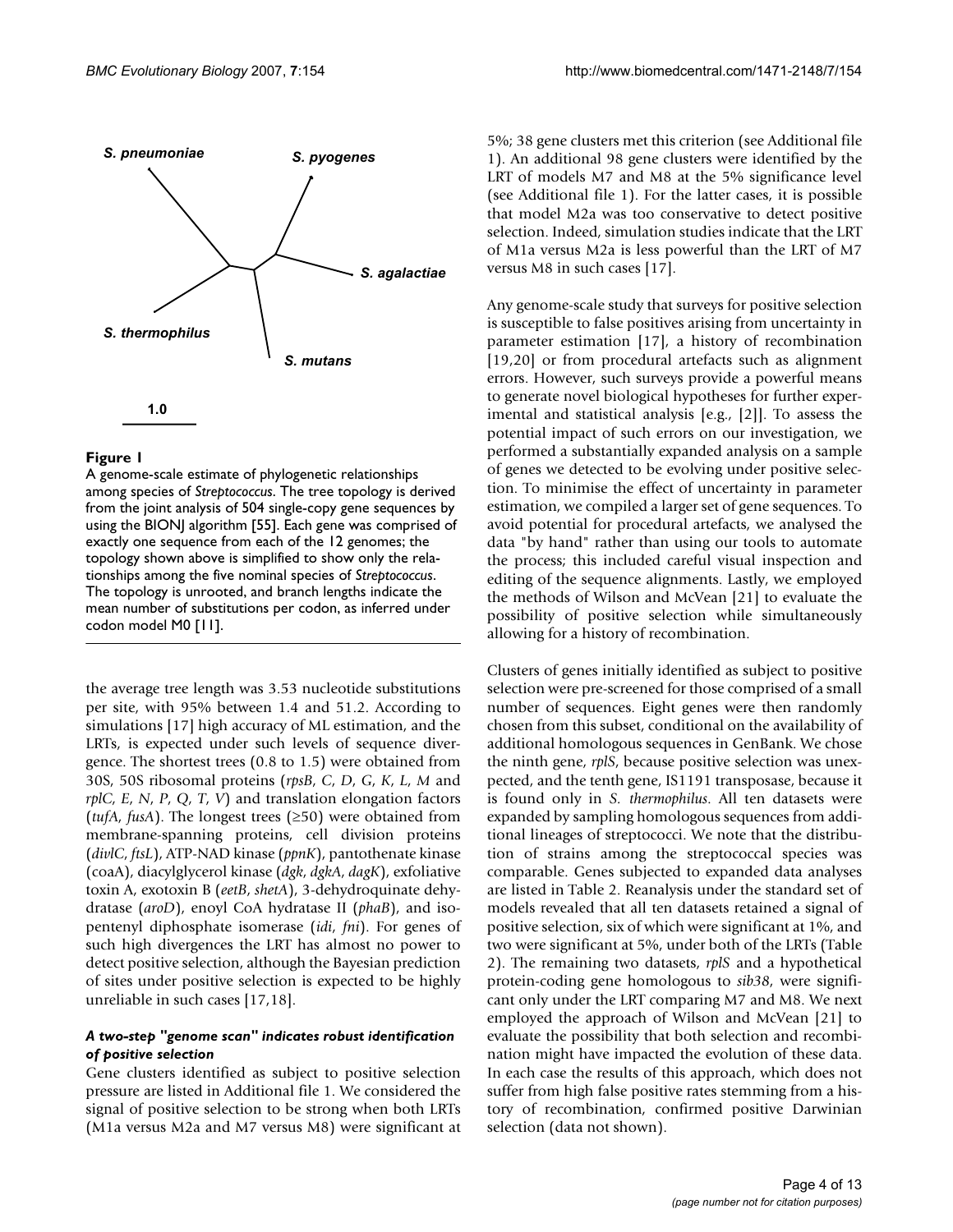|                                                                 |                 |              |       |          | <b>P-value of LRT</b> |          |             |                |
|-----------------------------------------------------------------|-----------------|--------------|-------|----------|-----------------------|----------|-------------|----------------|
| Gene                                                            | <b>Species</b>  | $N_{\rm I}$  | $N_2$ | $L_{nt}$ | Mla vs M2a            | M7 vs M8 | $p_1$ in M8 | $\omega$ in M8 |
| Cell envelope proteinase<br>$(\text{prt});$                     | S. pyogenes     | 5            | 28    | 4947     | 0.0000                | 0.0000   | 0.010       | 15.0           |
| Lactocepin Dipeptidase<br>(pepD)                                | S. pyogenes     | 8            | 20    | 1416     | 0.0002                | 0.0000   | 0.016       | 8.0            |
|                                                                 | S. agalactiae   |              |       |          |                       |          |             |                |
|                                                                 | S. mutans       |              |       |          |                       |          |             |                |
| Ftsk/SpollI family<br>protein <sup>a</sup>                      | S. pyogenes     | 4            | 10    | 756      | 0.0000                | 0.0000   | 0.049       | $\infty$       |
| Hypothetical protein                                            | S. pyogenes     | 4            | 10    | 1098     | 0.0000                | 0.0000   | 0.017       | 27.5           |
| ISI191 transposase<br>(truncated)                               | S. thermophilus | 4            | 6     | 372      | 0.0020                | 0.0020   | 0.087       | 25.0           |
| Hypothetical protein <sup>b</sup>                               | S. pyogenes     | 3            | 13    | 1092     | 0.0491                | 0.0004   | 0.033       | 12.4           |
| Hypothetical protein <sup>c</sup>                               | S. pyogenes     | 4            | 7     | 402      | 0.0214                | 0.0214   | 0.026       | 31.2           |
| grab                                                            | S. pyogenes     | 3            | П     | 735      | 0.0035                | 0.0034   | 0.062       | 15.5           |
| rpIS <sup>d</sup>                                               | all             | $\mathbf{1}$ | 30    | 345      | 0.1254                | 0.0080   | 0.010       | 6.7            |
| Hypothetical protein <sup>e</sup><br>Homologue of mac/<br>sib38 | S. pyogenes     | 4            | 3     | 1023     | 0.0679                | 0.0442   | 0.18        | 2.6            |

**Table 2: Expanded analyses of ten genes detected to be under positive selection in a genome scan**

Notes: N<sub>1</sub> indicates the number of gene sequences in the original gene cluster. N<sub>2</sub> indicates the number of sequences in the expanded dataset. L<sub>nt</sub> is the length of the gene sequence in nucleotides.  $p_1$  indicates the proportion of codon sites estimate to be subject to positive selection under model M8.

ω is the parameter in the codon model M8 for the nonsyonymous to synonymous rate ratio  $(d_N/d_S)$ .

Additional remarks:

<sup>a</sup> Best non-GAS blastp hit: gb[|AAK79835.1](http://www.ncbi.nih.gov/entrez/query.fcgi?db=Nucleotide&cmd=search&term=AAK79835.1)[|AE007695\\_8](http://www.ncbi.nih.gov/entrez/query.fcgi?db=Nucleotide&cmd=search&term=AE007695_8) ([AE007695](http://www.ncbi.nih.gov/entrez/query.fcgi?db=Nucleotide&cmd=search&term=AE007695)) FtsK-like DNA segregation ATPase, YDCQ B. subtilis orthologue [Clostridium *acetobutylicum*];

b Fibronectin-binding protein (probable antigen);

c Best non-GAS blastp hit: gb[|AAB97959.1|](http://www.ncbi.nih.gov/entrez/query.fcgi?db=Nucleotide&cmd=search&term=AAB97959.1) ([U96166](http://www.ncbi.nih.gov/entrez/query.fcgi?db=Nucleotide&cmd=search&term=U96166)) ATP-binding cassette lipoprotein [*S. cristatus*];

d May play a role in the structure and function of the aminoacyl-tRNA binding site;

e Novel immunoglobulin binding protein; best blastp hit: sp|P11215|ITAM\_human cell surface glycoprotein MAC-1  $\alpha$  subunit precursor (CR-3  $\alpha$ 

chain) (CD11B) (leukocyte adhesion receptor MO1) (integrin α-M) (neutrophil adherence receptor).

The two cases where the LRT comparing models M1a and M2a failed to detect a signal of positive selection appears to reflect the greater restrictions on the parameter space of M1a and M2a as compared with M7 and M8. M1a and M2a explicitly model a class of purely neutral sites ( $\omega = 1$ ) although it might not exist in a given data set; in which case sites having  $\omega = 1$  could reflect an artefact of averaging over sites subject to moderate positive selection and other sites subject to purifying selection. Indeed, when we examined the parameter estimates under M8 for these two genes we observed (i) a very large fraction of sites (80%– 82%) were subject to very strong purifying selection ( $\omega \approx$ 0.006) or moderate purifying selection ( $\omega$  ranging from 0.11 to 0.36) and (ii) the absence of a purely neutral site class. These empirical results are consistent with the results of a simulation study [17] which showed that the LRT of M1 and M2 are often less powerful than the LRT of M7 and M8 in similar cases.

In general, by expanding these 10 datasets we increased the numbers of lineages and levels of sequence divergence (Table 2) to values where the LRTs are expected to have low type I error rates [17]. This result, taken together with robust detection of positive selection (Table 2), suggests that positive section was reliably identified from our ten samples of streptococci gene sequences. We note that large scale surveys for recombination using traditional detection software [e.g., [22]] are possible, but such programs likely suffer from an inverse effect, i.e. recombination may be falsely detected due to the presence of positive selection. Unfortunately, it is computationally prohibitive to carry out the approach of Wilson and McVean [21] for all genes in a genome. For the time being, we suggest the two-step process carried out in this study will provide a valuable means to gauge the robustness of selected cases obtained from such "genomic scans".

#### *A large fraction of genes subject to positive selection are connected to virulence*

Since both orthologous and paralogous genes can be included in the same gene cluster, positive selection detected in a cluster can be a result of various processes: adaptation of a species to optimise the process of infection, escape host immune response, adaptation to a different environmental niches (e.g., milk in *S. thermophilus*, or dental flora in *S. mutans*), and functional diversification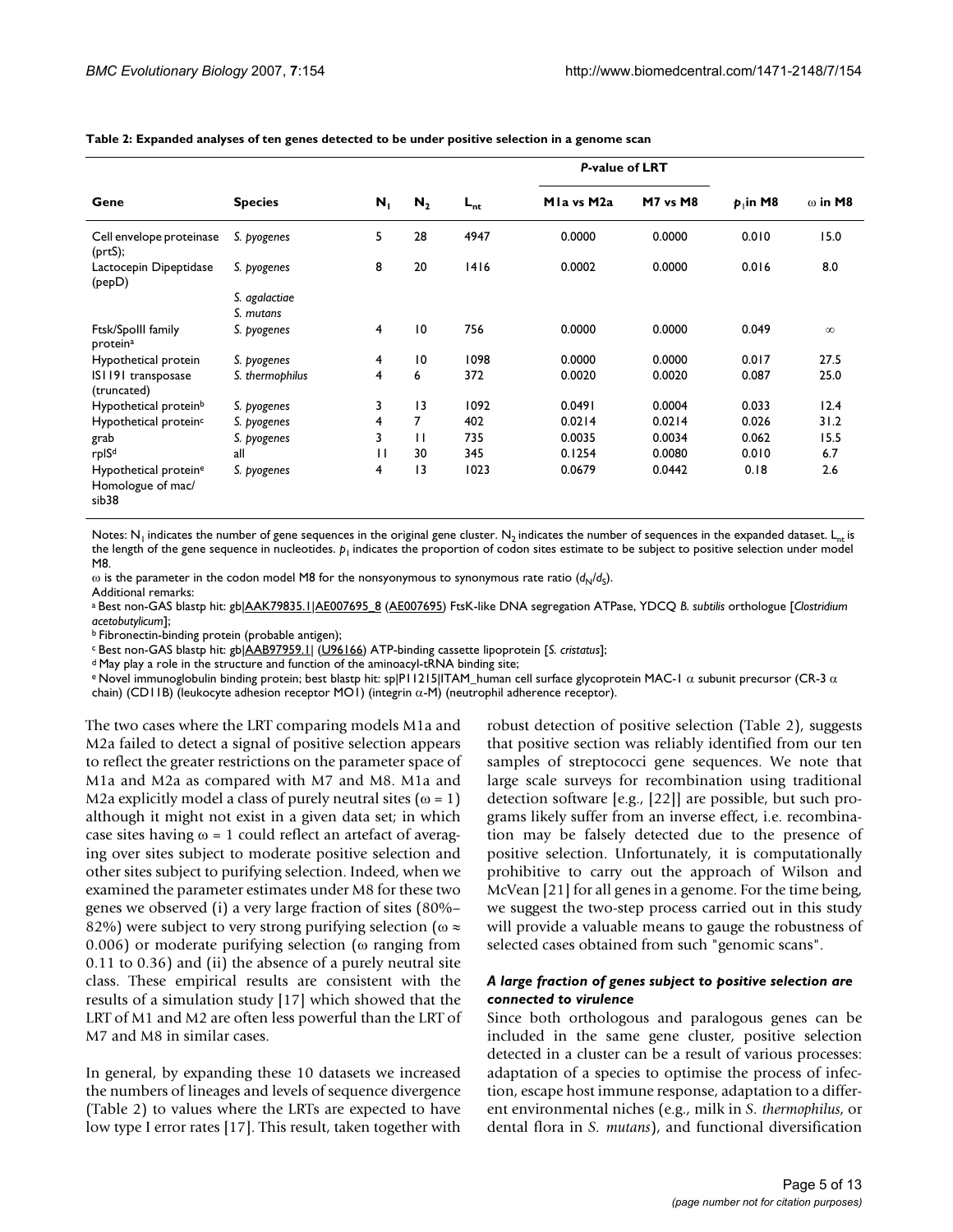of members of multi-gene families. Indeed, the 136 clusters identified as having evolved under positive selection were connected to a wide variety of functions (see Additional file 1), with only 10% having no ascribable function. Interestingly, 7% of the clusters were comprised of genes known to be essential to *S. pneumoniae* (see Additional file 1), i.e. those where experimental disruption was shown to be lethal [23], indicating that even essential genes can be subject to rapid evolution by natural selection. A substantial fraction of the clusters, (29%) had either a known, or hypothesised, connection to virulence in streptococci (see Additional file 1). We considered a gene to have a connection to virulence if it was related to survival, spread, or persistence within its human host [24,25]. In the remainder of this section we focus on a select subset of the virulence genes subject to positive selection.

Three genes, *grab*, *endoS*, and *ideS*, are well known to play a critical role in the ability of pathogenic streptococci to evade detection by the host immune system. The *grab* gene encodes the G-related  $\alpha_2$  macroglobulin-binding protein (GRAB) which functions to inhibit host-mediated proteolysis, a defence process that is often activated by the host during invasive infection [26].

GRAB mediates the binding of human  $\alpha$ -2M (the dominant proteinase inhibitor of human plasma) to the surface of *S. pyogenes* thereby conferring protection against proteolytic degradation of important virulence determinants [26,27]. EndoS is an extracellular protein, encoded by the *endoS* gene, which hydrolyzes N-linked oligosaccharides on the heavy chains of immunoglobulin G (IgG), thereby impacting IgG function and preventing opsinising antibodies from triggering a protective immune response to *S pyogenes* [28]. The highly specific activity of this endoglycosidase increases pathogen survival in human blood containing opsonising antibodies [28-30]. Finally IdeS (or streptococcal Mac-1) is a secreted cysteine proteinase that cleaves the heavy chain of IgG and thereby also inhibits the susceptibility of *S. pyogenes* to phagocytosis [31]. The IdeS protein is specific to IgG antibodies and has been found to be expressed in clinically important serotypes. In each case above, the function of the protein is to modulate a critical host defence molecule. This creates a situation where an evolutionary arms-race between pathogen and host is likely, with the host subject to intense selection pressures to avoid such modulation of its defence systems by the pathogen. Our finding that each of these genes has evolved under positive selection pressure is consistent with such an antagonistic interaction between host and pathogen at the molecular level, and indicates that such evolutionary interactions are characteristic of several different systems used by pathogenic streptococci to escape recognition by the host. In each of the above systems the positive fitness consequences to the pathogen to winning such an arms race appears to be increased survival in human blood [28,31].

Escape from immune recognition is just one aspect of the ability of a pathogen to successfully invade and colonise its host. By conducting a genome-scale analysis of positive selection we identified sets of genes, when taken together with data derived from alternative methods of investigating virulence factors, provided insights into other potentially important molecular systems connected to streptococci virulence. For example, heat shock genes have been connected to bacterial virulence [32-34]. The products of heat shock genes are typically thought of as contributing to a protective cellular response to cope with the stress-induced damage of proteins. As such, many heat shock proteins are molecular chaperones or ATP-dependent proteases that play important roles in protein folding, repair, and degradation [34-36]. However, Charpentier and coworkers [37] also reported that ClpC proteases plays a major role in processes related to streptococci virulence, including adherence to human cells and production of known virulence factors such as pneumolysin, autolysin A, CbpA, and other choline binding proteins. Recently, Ibrahim et al. [34] suggested ClpC may play a major role in the virulence of *S. pneumoniae*. Consistent with a potentially important role in virulence, we found ATP-dependent proteases encoded by the *clpL*, *clpC* genes have evolved under positive selection pressure. We note that a signature-tagged mutagenesis screen of *S. pneumoniae* also identified ClpC as a virulence factor [38], and that ClpC has been shown to contribute to the ability of *S. pneumoniae* to grow in the lungs and blood [34]. Interestingly, we identified several other genes known to have a role in responding to stress conditions (*relA*, *gls24* and *atpD/atpB*) as having evolved under positive selection.

Efficient genome replication is essential for growth and survival of an organism, and polymerase complexes often fail to complete this task [39,40]. For some pathogenic bacteria this is especially important, as successful replication is thought to contribute to proliferation and efficiency of the colonisation of hostile environments [e.g., [41,42]]. Interestingly, we detected positive selection in several single-copy protein-coding genes connected to replication, recombination and repair proteins (singlecopy genes *recG*, *recN*, *recR*, *recM*), and in two ribosomal proteins (rpsB and rplS) and two DNA-dependent RNA polymerases (rpoC and rpoB). Replication forks often stall and may collapse to generate new DNA ends that provoke recombination and induce genomic rearrangements [40,43]. Complete replication of the genome depends therefore on repair activities to remove or bypass lesions in the DNA, modulation of RNA polymerase to reduce conflicts with transcription, and recombination systems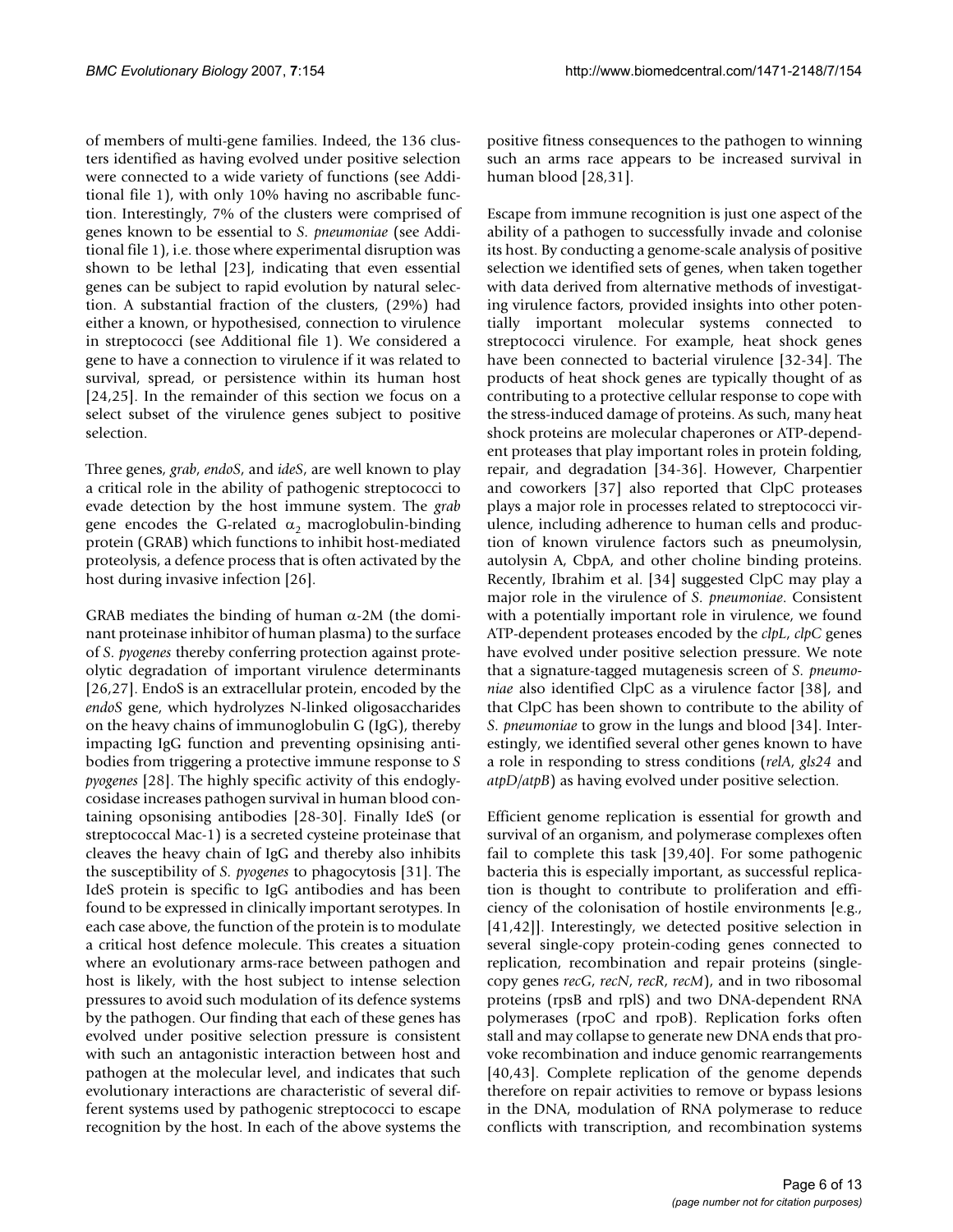to rescue forks that have stalled or collapsed. In these cases the nature of selection pressure is far from clear. Selection pressure on these genes could reflect constraints on efficient genome replication during colonisation and proliferation in the hostile environment of the host [e.g., [41,42]], or perhaps the ability to recombine during mixed colonisation by unrelated strains [e.g., [44]]. Neither is it known if these genes might be involved in an antagonistic interaction between host and pathogen at the molecular level.

Generally speaking, our genome-scale analysis of streptococci protein-coding genes uncovered a wide array of clusters that can be connected to virulence and which are subject to positive selection pressure. In some cases the nature of the selection pressure seems clear, e.g., *grab*, *endoS*, and *ideS* described above. We documented other cases where we identified genes previously hypothesised to play an important role in virulence but where current data were not conclusive. Yet another example of this is the two-component signal transduction systems mediated by histidine kinase; they are integral parts of bacterial cellular regulatory processes, and are used to regulate the expression of genes involved in virulence [25,45]. We identified five clusters comprised of genes from two-component response regulation systems, with two cases (*ihk and ciaR*) having been previously hypothesised to play an important role in virulence [34,46,47]. We believe that large-scale analyses such as ours play an important role in highlighting particular molecular systems that warrant further study. Finally, there were some cases where the nature of selection pressure was unclear, e.g., replication, recombination and repair proteins *recG*, *recN*, *recR*, *recM* described above. Identification of such genes helps to generate new hypotheses concerning the role of different molecular systems in virulence.

## *Both the accessory genome and the core genome are subject to positive Darwinian selection*

A typical approach to studying the evolution of pathogenicity is to focus on the subset of genes found exclusively in the genomes of pathogens [e.g., [1]]. Hereafter we refer to these genes as pathogen-specific accessory genes. Clearly the acquisition of such accessory genes by lateral gene transfer (LGT) plays an important role in the acquisition of characteristics necessary for a pathogenic lifestyle [e.g., [1,3]]. Since pathogens are typically involved in a co-evolutionary arms race with their hosts [48], one might expect pathogen-specific accessory genes are more likely to be subject to diversifying selection. Indeed, a recent study suggested that among recently transferred genes in *S. pyogenes* there is a higher relative frequency of positive selection [15]. To test if this notion is broadly applicable to all pathogen-specific genes we compared clusters of pathogen-specific accessory genes to

clusters of core genes (clusters comprised of exactly one of each lineage of *Streptococcus*). Indeed, there were more pathogen-specific clusters (692) than core-gene clusters (526); however, the ratio of significant to non-significant cases for positive selection did not differ significantly between the pathogen-specific (44/648) and core gene clusters (41/485), as indicated by a Fisher's exact test (*P* = 0.364). We also tested pathogen-specific accessory genes against non-pathogen specific accessory genes, and found no evidence for a significant difference (*P* = 0.761). We note that a fraction of these gene clusters are likely have been impacted by gene duplication and deletion events, as well as by LGT.

Marri et al. [15] found that the relative frequency of positive selection was 3 fold higher in recently transferred genes in *S. pyogenes* as compared to core genes. As *S. pyogenes* causes a wider variety of human diseases than any other bacterial species, and possesses the largest number lineage-specific genes (381), we wanted to investigate the possibility that *S. pyogenes* also has a greater frequency of positive selection among its unique accessory genes. A chisquare test indicated that the odds of positive selection did not differ significantly among clusters of accessory genes unique to a given species of *Streptococcus* ( $\chi^2$  = 5.122, df = 4, *P* = 0.275). To minimise the impact of gene duplication and deletion, and to make a more direct comparison to the study of LGT by Marri et al. [15], we identified the clusters comprised of exactly one of each of the five sampled lineages of *S. pyogenes* and absent for all the other genomes under study. The relative frequency of positive selection was similar in both the single-copy *S. pyogenes* accessory genes (17/207) and in the streptococci core gene clusters (41/526), being about 8%. We note that Marri et al. [15] employed the same LRT (M7 against M8) to identify positively selected genes. It appears that the finding of higher odds of positive selection among recently transferred genes [15] could be sensitive to the method of assembly and classification of gene clusters.

As functional category has been shown to be related to selection pressure [49], we investigated the possibility that functional category could have been a confounding factor in our tests for heterogeneity between pathogen-specific gene clusters and core gene clusters. We subdivided clusters among 6 functional categories based on COG assignments and computed the odds of positive selection for pathogen-specific accessory gene clusters and core gene clusters (Table 3). Although the highest odds of positive selection among the pathogen-specific clusters was associated with cellular processes and signalling, the odds ratio for this functional category was 1.04, indicating that a high frequency of positive selection also occurred among the core gene clusters in this category. The highest odds ratio in favour of pathogen-specific accessory genes (2.92)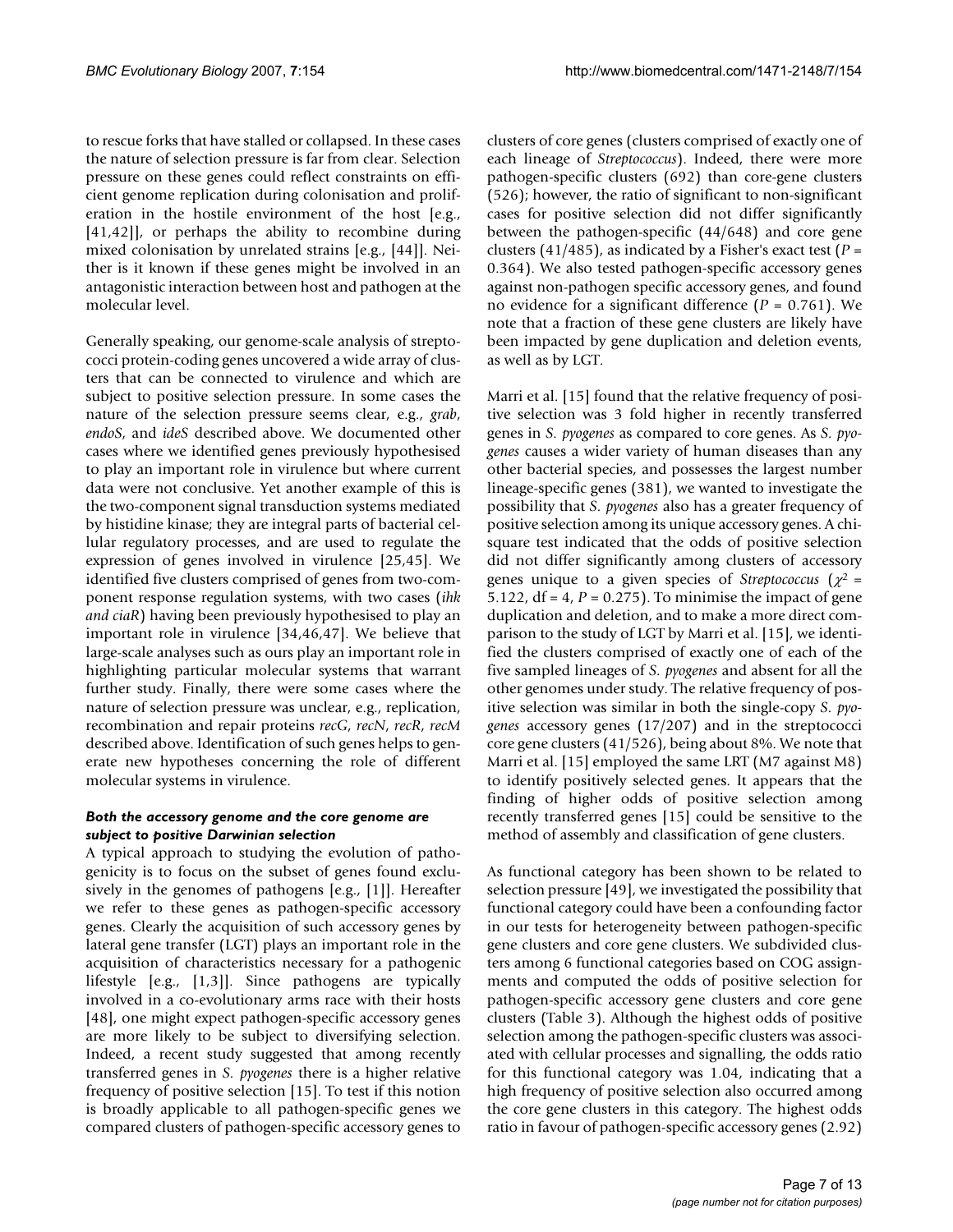did not differ significantly from one (Table 3). Indeed, the only category in which the odds of positive selection differed significantly between pathogen-specific accessory genes and core genes was for metabolism; and, in this case the odds of positive selection were higher for core gene clusters (Table 3).

Our findings clearly indicate that the genes involved in presence-absence polymorphism among lineages of streptococci do not provide a complete picture of the nature of pathogen evolution within this genus, as core gene clusters have a similar propensity for positive selection pressure as pathogen-specific gene clusters. The properties of the analytical models used in this study provide some insight into this finding. LRTs based on the site-models we used are best suited to the discovery of genes having rapid amino acid change over long periods of time [e.g., [17]]. Among streptococci, this is most likely to arise in response to the antagonistic evolutionary arms-race between pathogen and host. As such an evolutionary interaction leads to diversifying selection pressure, where fitness advantages are conferred by possessing an allele that is merely different from others in the population; the 136 genes identified as subject to positive selection pressure are the best candidates for such a mode of evolution. Hence, our results reflect that *Streptococcus* pathogen evolution may be thought of having at least two components: (i) the acquisition by LGT of accessory genes that confer characteristics necessary for a pathogenic lifestyle, and (ii) the long term evolutionary arms race between host and pathogen that impacts the evolution of certain core and accessory genes. We note that other modes of adaptive evolution are plausible, such as a burst of adaptive evolution in an accessory gene following an LGT event or long term divergent selection pressure between pathogenic and non-pathogenic lineages of streptococci, but they are not detectible by using the codon models employed in this study.

## *A large fraction of positively selected genes have tissue specific patterns of expression*

In vivo gene expression studies of invasive disease have provided insights into the response of bacteria to the host during the course of infection by revealing that known virulence factors, along with other types of genes, display body-site specific expression patterns [6,50]. Such knowledge has lead to prediction that several streptococci genes of unknown function contribute to virulence, with these predictions being confirmed by experimentation [6]. However, extensive body-site specific contributions to pathogenesis make it difficult to determine if there is a core set of virulence-related genes required by all streptococci, or how extensive such a set of genes might be. Given such variability, we were interested to determine (i) what fraction of positively selected genes, if any, exhibited body-site specific patterns of gene expression during invasive disease, and (ii) if the intensity of selection might depend on their putative cellular role, as defined by level of gene expression.

We obtained expression data from the large-scale analysis of *S. pneumoniae* by Orihuela et al. [6] which provides data for expression levels within infected blood (IB), cerebrospinal fluid (CSF) and epithelial cell contact (ECC). Taken

|  | Table 3: Odds of positive selection in gene clusters categorised according to COG-derived functional assignments |  |
|--|------------------------------------------------------------------------------------------------------------------|--|
|--|------------------------------------------------------------------------------------------------------------------|--|

|                                                               | <b>Odds of positive selection</b> |                               |                           | Pathogen verses core clusters |         |
|---------------------------------------------------------------|-----------------------------------|-------------------------------|---------------------------|-------------------------------|---------|
|                                                               | <b>All clusters</b>               | Pathogen-specific<br>clusters | <b>Core-gene clusters</b> | Odds ratio                    | P-value |
| <b>Information</b><br>storage &<br>processing                 | 0.07                              | 0.05                          | 0.08                      | 0.61                          | 0.565   |
| <b>Cellular processes</b><br>& signalling                     | 0.10                              | 0.10                          | 0.10                      | 1.04                          |         |
| <b>Metabolism</b>                                             | 0.08                              | 0.04                          | 0.12                      | 0.35                          | 0.02158 |
| <b>Gene with</b><br>inadequately<br>characterised<br>function | 0.05                              | 0.07                          | 0.02                      | 2.92                          | 0.2802  |
| Not in the COG<br>database                                    | 0.08                              | 0.08                          | 0.00                      | Infinite                      |         |
| <b>Genes with</b><br>multiple COG<br>functions                | 0.07                              | 0.06                          | 0.09                      | 0.68                          |         |

Notes: The odds of positive selection were computed as the relative frequently of genes under positive selection divided by the relative frequency of genes not under positive selection. The odds ratio is simply the ratio of the odds of positive selection in two different categories of genes. The categories were based on functional assignments found in the COG database. The hypothesis that an odds ratio differed from one was tested by using the Fisher's exact test.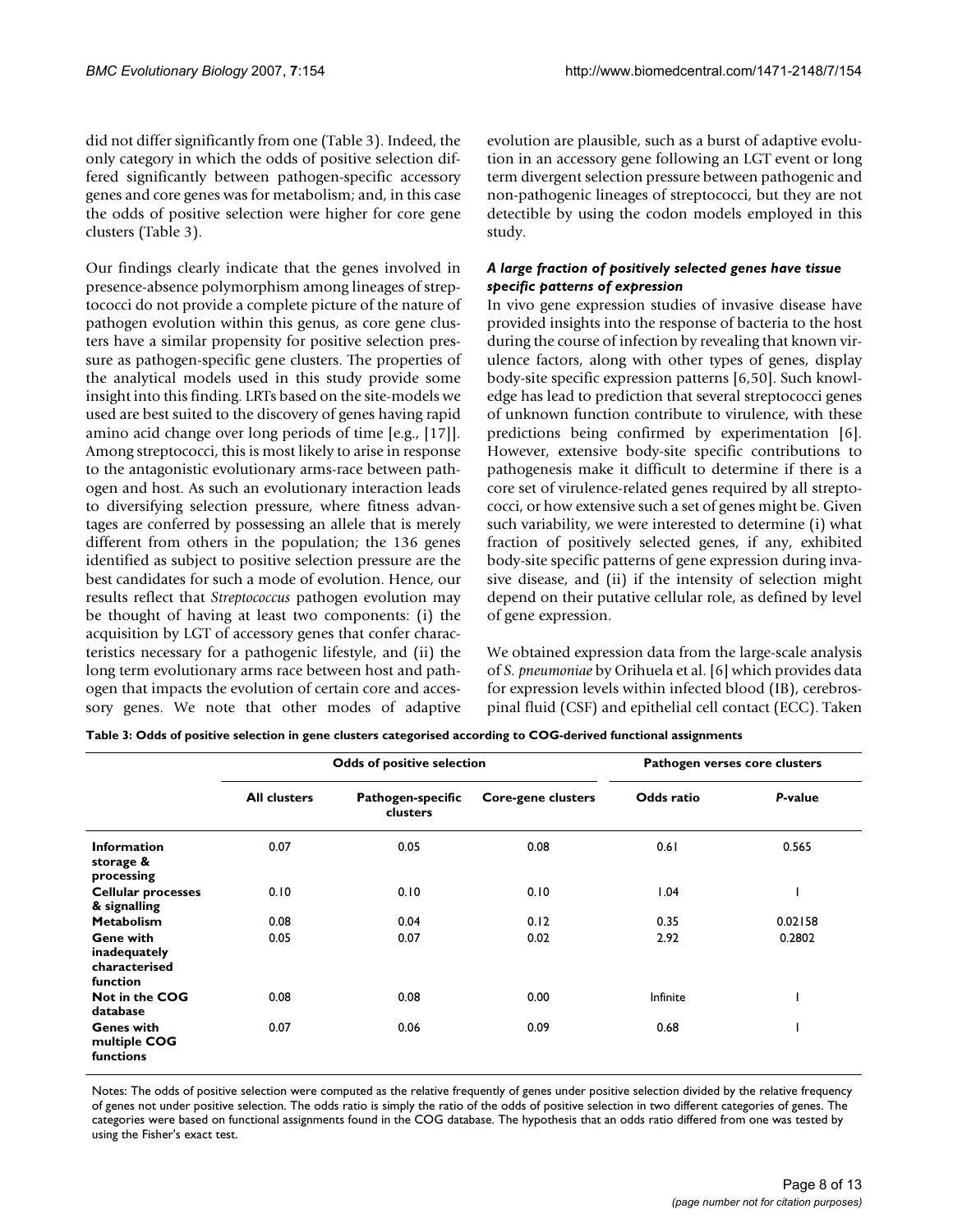over all tissue types, 26 (19%) of the positively selected gene clusters encode proteins that are known to have body-site specific expression. However, the expression data is derived only from *S. pneumoniae*, and patterns of gene expression are thought to vary among pathogens. Interestingly, when we excluded the 47 gene clusters that did not contain at least one representative of *S. pneumoniae*, we found that the relative frequency of genes with body-site specific expression increased to 29%. The results are presented according to tissue-type in Figure 2. These data suggest a disparity among tissue types on the intensity of diversifying selection pressure, in so far as there were more positively selected genes having altered expression in CSF and ECC tissue types than in the other categories (Figure 2). Note that all the genes contributing to Figure 2 have >2 fold difference in tissue specific expression levels during invasive disease [6].

Current expression data is far from comprehensive, as it does not cover all body sites, variability among lineages of pathogens, nor even cover all the genes of *S. pneumoniae*. For this reason, we expect that we have underestimated the numbers of positively selected genes that have bodysite specific expression during invasive disease. Large scale studies of expression level, signature tagged mutagenesis, and differential fluorescence induction are beginning to reveal that virulence is a function of a network of genes [e.g., [6,50,51]], many participants being core genes that are not well characterised. Indeed, our finding that core genes, and even essential genes, can be subject to an antagonistic evolutionary arms-race between pathogen and host also highlights the need to gain a better understanding of the role core gene products have in virulence. We look forward to the time when gene networks are better understood, particularly with respect to lineage-specific alterations in the pattern of transcription during invasive disease. An understanding of the evolutionary dynamics of virulence factors in such a context offers the potential to identify previously unappreciated targets for vaccines or pharmaceuticals [6,51].

#### **Conclusion**

Based on our genome-wide analysis of selection pressure, we argue that the evolution of pathogen specific genes, although a popular focus of research, does not provide a complete picture of the evolutionary dynamics of virulence. There is no doubt that the acquisition of novel genes by LGT is critical to the colonisation and exploitation of novel niches, including the pathogenic lifestyle. However, those genes acquired by LGT impinge upon a complex network of interactions among gene products embedded in cellular metabolism. The effect of an LGT could be wide-spread in that the acquired gene or genes could have direct interactions with core gene products or result in an altered cellular environment (perhaps simply



#### Figure 2

A Venn diagram showing the distribution of 26 proteins known to have body-site specific patterns of gene expression during invasive disease in *Streptococcus pyogenes* and to have evolved under positive Darwinian selection. Expression data are from Orihuela et al. [6] for infected blood (IB), cerebrospinal fluid (CSF) and epithelial cell contact (ECC).

by allowing colonisation of a new niche) such that selective pressures acting on core gene products are impacted. As we gain a better understating of how niche specialisation, and pathogenicity in particular, is a function of networks of genes, we can begin to understand the evolutionary dynamics of individual core and auxiliary genes as a function of the networks in which they participate. The findings of this study, and others [e.g., [6,25]], suggest that the origin and evolution of the molecular mechanisms that result in enhanced virulence are more complex than previously thought.

## **Methods**

#### *Data, homologue clustering, and alignment*

Twelve complete genomes of five *Streptococcus* species (available in Genbank) were analyzed in this paper: five strains of *S. pyogenes* ([NC\\_004070](http://www.ncbi.nih.gov/entrez/query.fcgi?db=Nucleotide&cmd=search&term=NC_004070), [NC\\_003485,](http://www.ncbi.nih.gov/entrez/query.fcgi?db=Nucleotide&cmd=search&term=NC_003485) [NC\\_002737,](http://www.ncbi.nih.gov/entrez/query.fcgi?db=Nucleotide&cmd=search&term=NC_002737) [NC\\_006086](http://www.ncbi.nih.gov/entrez/query.fcgi?db=Nucleotide&cmd=search&term=NC_006086), [NC\\_004606\)](http://www.ncbi.nih.gov/entrez/query.fcgi?db=Nucleotide&cmd=search&term=NC_004606), two strains of *S. agalactiae* ([NC\\_004368](http://www.ncbi.nih.gov/entrez/query.fcgi?db=Nucleotide&cmd=search&term=NC_004368), [NC\\_004116\)](http://www.ncbi.nih.gov/entrez/query.fcgi?db=Nucleotide&cmd=search&term=NC_004116), two strains of *S. pneumoniae* [\(NC\\_003098,](http://www.ncbi.nih.gov/entrez/query.fcgi?db=Nucleotide&cmd=search&term=NC_003098) [NC\\_003028](http://www.ncbi.nih.gov/entrez/query.fcgi?db=Nucleotide&cmd=search&term=NC_003028)), one strain of *S. mutans* [\(NC\\_004350\)](http://www.ncbi.nih.gov/entrez/query.fcgi?db=Nucleotide&cmd=search&term=NC_004350), and two strains of *S. thermophilus* [\(NC\\_006448,](http://www.ncbi.nih.gov/entrez/query.fcgi?db=Nucleotide&cmd=search&term=NC_006448) [NC\\_006449\)](http://www.ncbi.nih.gov/entrez/query.fcgi?db=Nucleotide&cmd=search&term=NC_006449). Table 1 summarises the key details of the sampled genomes. All known and putative codon regions longer than 100 codons were extracted from the genomes and the correct reading frame was preserved (i.e., every sequence started with the first codon position). None of the extracted sequences contained in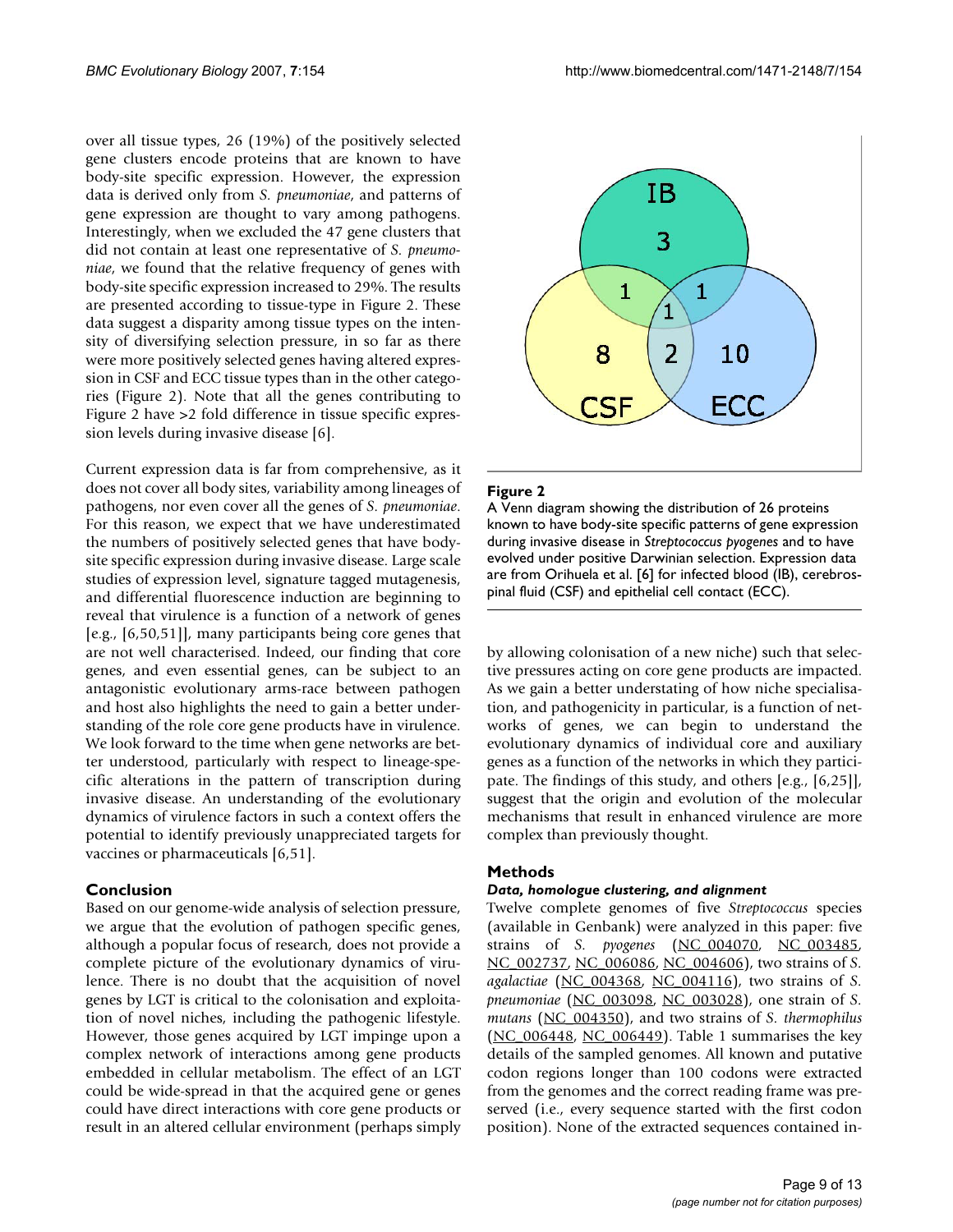frame stop codons, and stop codons at the end of the sequences were deleted. The amino acid library was created by translating each DNA coding sequence into an amino acid sequence. We separated the amino acid sequences into homologous clusters by using BLAST-CLUST program [52], which finds pairs of sequences that have statistically significant matches (using the BLAST algorithm) and groups them using single-linkage clustering. Two distinct sets of homologous clusters were produced based on minimum 30% and 50% similarity. Other clustering criteria were: 90% minimum length coverage and 10-6 cut-off e-value. As a result, each cluster can contain both orthologous and paralogous sequences. Both sets of clusters were analysed using the procedure described below.

Each cluster of amino acid sequences was aligned using T-Coffee [53]. The alignments were based on BLOSUM62 matrix with gap opening and gap extension penalties -5 and -2 respectively. Codon alignments were created from the amino acid alignments by inserting three-nucleotide gaps into corresponding DNA sequences. Only clusters with at least three sequences were used for further analyses. Summary statistics were collected using PAUP\*4.0 [54], and ML trees were reconstructed from DNA data using a heuristic search implemented in PHYML [10].

#### *Assessment of alignments*

The set of clusters based on 30% similarity threshold were more divergent; consequently, for some large clusters alignments were problematic. In contrast, even the largest clusters based on the 50% similarity had acceptable alignments. In the absence of an objective universal score to compare alignments of different datasets, we chose the 15 largest alignments and visually inspected them for problems. Additionally, alignments for gene clusters from the highest divergence were visually inspected. All problematic alignments were discarded, and the involved data clusters were sub-clustered using BLASTCLUST with a higher similarity threshold. The similarity threshold was increased gradually with a step of 5% until a non-trivial sub-clustering was achieved. Sequences in new sub-clusters were re-aligned using procedures described above. These new alignments of sub-clusters were used in subsequent analyses.

#### *Species phylogeny*

To investigate the phylogenetic relationships of the sampled strains of streptococci, we concatenated alignments from the 504 data sets which were created by using the 30% similarity threshold and which contained exactly one gene sequence from each of the 12 genomes. Such homologous clusters represent putative single-copy genes. The resultant 556,899 nucleotide-long alignment was used to reconstruct a NJ tree using fast BIONJ algorithm

[55]. The branch lengths were estimated using the oneratio codon model (M0) from PAML [11].

#### *Maximum likelihood (ML) analyses*

The codeml program from the PAML [11] package was used for ML analyses based on Markov models of codon evolution. Branch lengths of the inferred ML trees, measured by number of expected nucleotide changes per codon, were estimated by using the simplest model M0 and then fixed in all further ML analyses to shorten the computational time. Model M0 assumes constant selective pressure across codon sites and over time. The selective pressure at the protein level was measured by  $\omega$ , the ratio of nonsynonymous to synonymous rates  $d_N/d_S$ , with  $\omega$  < 1, = 1, or > 1 indicating conserved, neutral or adaptive evolution respectively [e.g., [56]]. Models M1a, M2a, M7, and M8 of variable selective pressure across codon sites were used to estimate selective pressure and test for positive selection [57-59]. These models differ by the statistical distribution assumed for the  $\omega$  ratio. For each homologous cluster, we performed two likelihood ratio tests (LRTs) for positive selection, comparing models that allow sites with  $\omega > 1$  (alternatives M2a and M8) with simpler models that do not (null models M1a and M7). Model M1a (nearly-neutral) assumes two site classes in proportions  $p_0$  and  $p_1 = 1 - p_0$ : one with  $\omega_0$  ratio estimated between 0 and 1, and the other with  $\omega_1$  fixed at 1. Alternative model M2a (positive selection) extends the null model M1a by adding a proportion  $p_2$  of positively selected sites with  $\omega_2 > 1$ , estimated from data. In the second LRT the alternative model M8 (beta& $\omega$ ) extends the null model M7 (beta) by adding to the beta distribution for  $\omega$  (defined on the interval [0, 1]), an extra class of sites under positive selection with  $\omega > 1$ . To ensure convergence to the best likelihood, all analyses were performed three times. The analyses took 3–4 weeks on linux cluster comprised of 10 × 2.4 GHz AMD Opteron processors.

The minimum number of sequences for informative analysis depends on the divergence levels. Based on computer simulations [17], reasonable statistical power can be achieved with as few as  $4 - 5$  genomes for cases having divergences similar to those observed among *Streptococcus* strains.

Note that comparison of the absolute rate of synonymous  $(d<sub>S</sub>)$  or nonsynoymous  $(d<sub>N</sub>)$  substitutions among genes could be impacted by the way codon frequencies are handled [69]. However, it was not the purpose of this study to make quantitative comparisons among the genes; rather we sought simply to identify genes that had a history of positive diversifying selection. In this context, the interpretation of the  $d_N/d_S$  ratio should not have been affected [70]. In the case of LGT, extreme values for nucleotide content reflect differences in the equilibrium state of the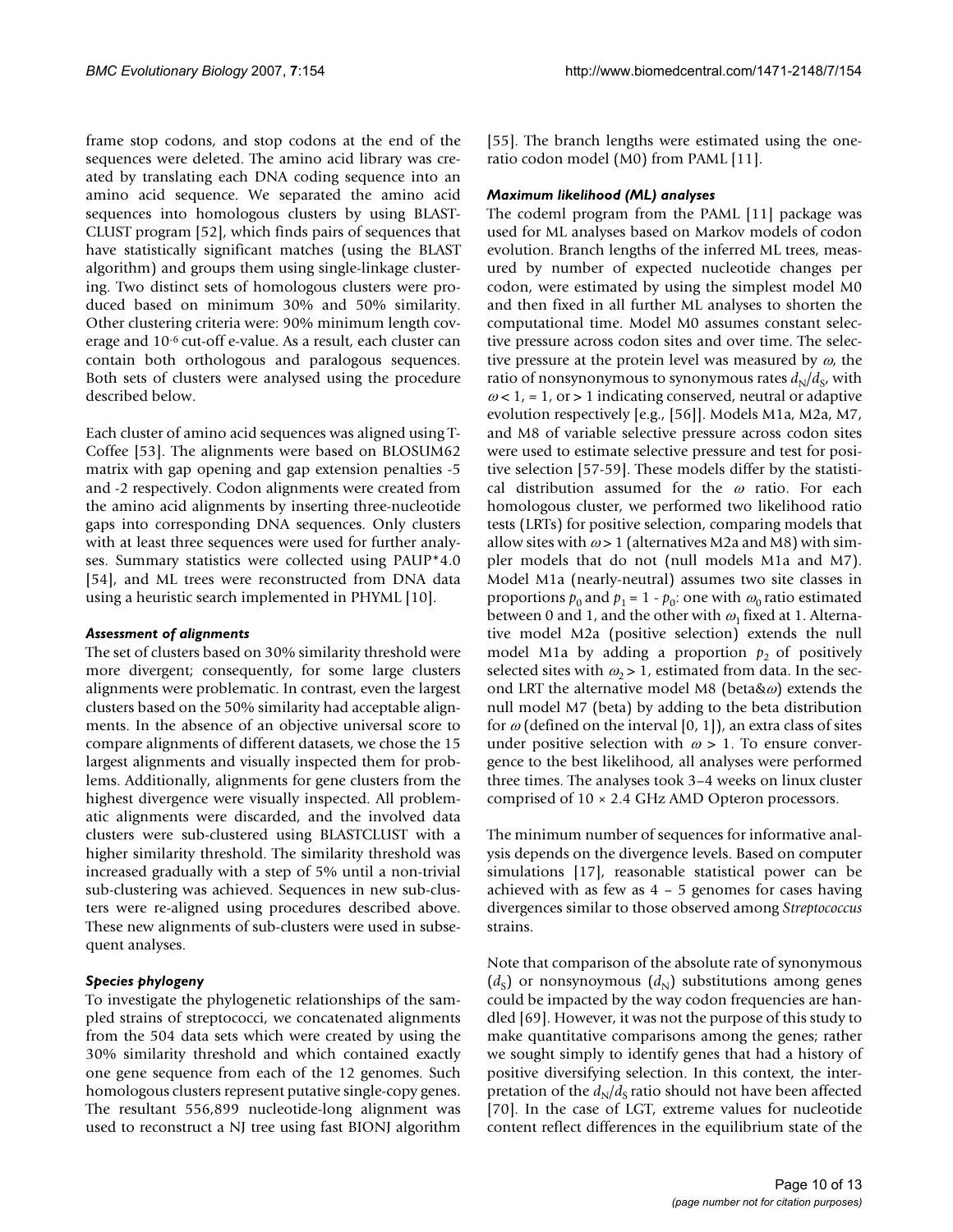donor and recipient genomes involved in the LGT event. The biggest factor for such genes will be a very large estimate of the amount of codon evolution among those lineages. As noted in Results and Discussion, a large amount of codon evolution is compatible with both the hypothesis of LGT and strong positive Darwinian selection.

## **Authors' contributions**

MA, JPB and ZY conceived the study. All authors participated in the design of the study. MA and KAD wrote the code that automated the genome-scale analyses, and carried out those analyses. All authors contributed to the statistical analysis and interpretation of results. MA, JPB and KAD were involved in drafting the manuscript. All authors have read and approved the final manuscript.

## **Additional material**

## **Additional file 1**

*Gene clusters encoding proteins identified as having evolved under positive Darwinian selection pressure. Results of LRTs and additional information on gene clusters where positive selection was detected.*

Click here for file

[\[http://www.biomedcentral.com/content/supplementary/1471-](http://www.biomedcentral.com/content/supplementary/1471-2148-7-154-S1.doc) 2148-7-154-S1.doc]

#### **Acknowledgements**

We thank Hong Gu for helpful discussions and Peter Cordes for technical support. This work was supported by a Biotechnology and Biological Sciences Research Council grant and an award from GlaxoSmithKline to ZY, a grant from the Natural Sciences and Engineering Research Council of Canada (DG298349) and a grant from the Canadian Foundation for Innovation (NOF10394) both awarded to JPB. MA was supported by a fellowship from BBSRC, and KAD was supported in part by fellowships from Genome Canada and the Natural Sciences and Engineering Research Council of Canada.

#### **References**

- Gill SR, Fouts DE, Archer GL, Mongodin EF, Deboy RT, Ravel J, Paulsen IT, Kolonay JF, Brinkac L, Beanan M, Dodson RJ, Daugherty SC, Madupu R, Angiuoli SV, Durkin AS, Haft DH, Vamathevan J, Khouri H, Utterback T, Lee C, Dimitrov G, Jiang L, Qin H, Weidman J, Tran K, Kang K, Hance IR, Nelson KE, Fraser CM: **[Insights on evo](http://www.ncbi.nlm.nih.gov/entrez/query.fcgi?cmd=Retrieve&db=PubMed&dopt=Abstract&list_uids=15774886)lution of virulence and resistance from the complete [genome analysis of an early methicillin-resistant Staphyloco](http://www.ncbi.nlm.nih.gov/entrez/query.fcgi?cmd=Retrieve&db=PubMed&dopt=Abstract&list_uids=15774886)ccus aureus strain and a biofilm-producing methicillin-resist[ant Staphylococcus epidermidis strain.](http://www.ncbi.nlm.nih.gov/entrez/query.fcgi?cmd=Retrieve&db=PubMed&dopt=Abstract&list_uids=15774886)** *J Bacteriol* 2005, **187:**2426-2438.
- 2. Chen SL, Hung CS, Xu J, Reigstad CS, Magrini V, Sabo A, Blasiar D, Bieri T, Meyer RR, Ozersky P, Armstrong JR, Fulton RS, Latreille JP, Spieth J, Hooton TM, Mardis ER, Hultgren SJ, Gordon JI: **[Identifica](http://www.ncbi.nlm.nih.gov/entrez/query.fcgi?cmd=Retrieve&db=PubMed&dopt=Abstract&list_uids=16585510)tion of genes subject to positive selection in uropathogenic [strains of Escherichia coli: a comparative genomics](http://www.ncbi.nlm.nih.gov/entrez/query.fcgi?cmd=Retrieve&db=PubMed&dopt=Abstract&list_uids=16585510) [approach.](http://www.ncbi.nlm.nih.gov/entrez/query.fcgi?cmd=Retrieve&db=PubMed&dopt=Abstract&list_uids=16585510)** *Proc Natl Acad Sci USA* 2006, **103:**5977-82.
- 3. Whittam TS, Bumbaugh AC: **[Inferences from whole-genome](http://www.ncbi.nlm.nih.gov/entrez/query.fcgi?cmd=Retrieve&db=PubMed&dopt=Abstract&list_uids=12433587) [sequences of bacterial pathogens.](http://www.ncbi.nlm.nih.gov/entrez/query.fcgi?cmd=Retrieve&db=PubMed&dopt=Abstract&list_uids=12433587)** *Curr Opin Genet Dev* 2002, **12:**719-725.
- Lan R, Reeves RR: [Intraspecies variation in bacterial genomes:](http://www.ncbi.nlm.nih.gov/entrez/query.fcgi?cmd=Retrieve&db=PubMed&dopt=Abstract&list_uids=10989306) **[the need for a species genome concept.](http://www.ncbi.nlm.nih.gov/entrez/query.fcgi?cmd=Retrieve&db=PubMed&dopt=Abstract&list_uids=10989306)** *Trends Microbiol* 2000, **8:**396-401.
- 5. Ruoff K, Whiley RA, Beighton D: *Streptococcus***.** In *Manual of clinical microbiology Volume 1*. 8th edition. Edited by: Murray PR, Baron EJ, Jorgensen JH, Pfaller MA, Yolken RH. Washington, D.C: ASM Press; 2003:405-421.
- 6. Orhieula CJ, Radin JN, Sublett JE, Gao G, Kaushal D, Tuomanen EI: **[Microarray analysis of pneumococcal gene expression during](http://www.ncbi.nlm.nih.gov/entrez/query.fcgi?cmd=Retrieve&db=PubMed&dopt=Abstract&list_uids=15385455) [invasive disease.](http://www.ncbi.nlm.nih.gov/entrez/query.fcgi?cmd=Retrieve&db=PubMed&dopt=Abstract&list_uids=15385455)** *Infect Immun* 2004, **72:**5582-5596.
- 7. Smoot JC, Barbian KD, Van Gompel JJ, Smoot LM, Chaussee MS, Sylva GL, Sturdevant DE, Ricklefs SM, Porcella SF, Parkins LD, Beres SB, Campbell DS, Smith TM, Zhang Q, Kapur V, Daly J, Veasy LG, Musser JM: **Genome sequence and comparative microarray analysis of serotype M18 group A** *Streptococcus* **[strains associated](http://www.ncbi.nlm.nih.gov/entrez/query.fcgi?cmd=Retrieve&db=PubMed&dopt=Abstract&list_uids=11917108) [with acute rheumatic fever outbreaks.](http://www.ncbi.nlm.nih.gov/entrez/query.fcgi?cmd=Retrieve&db=PubMed&dopt=Abstract&list_uids=11917108)** *Proc Natl Acad Sci USA* 2002, **99:**4668-73.
- 8. Glaser P, Rusniok C, Buchrieser C, Chevalier R, Frangeul L, Msadek T, Zouine M, couve E, Lalioui L, Poyart C, Trieu-Cuot P, Kunst F: **Genome sequence of** *Streptococcus agalactiae***[, a pathogen](http://www.ncbi.nlm.nih.gov/entrez/query.fcgi?cmd=Retrieve&db=PubMed&dopt=Abstract&list_uids=12354221)**  $causing$  invasive neonatal disease. **45:**1499-513.
- 9. Klein DL: **Pneumococcal disease and the role of conjugate vaccines.** *Microb Drug Resist* 1999, **8:**275-282.
- 10. Guindon S, Gascuel O: **[A simple, fast, and accurate algorithm](http://www.ncbi.nlm.nih.gov/entrez/query.fcgi?cmd=Retrieve&db=PubMed&dopt=Abstract&list_uids=14530136) [to estimate large phylogenies by maximum likelihood.](http://www.ncbi.nlm.nih.gov/entrez/query.fcgi?cmd=Retrieve&db=PubMed&dopt=Abstract&list_uids=14530136)** *Syst Biol* 2003, **52:**696-704.
- 11. Yang Z: **PAML: a program package for phylogenetic analysis by maximum likelihood.** *Comput Appl Biosci* 1997, **3:**555-556.
- 12. Garcia-Vallvé S, Romeu A, Palau J: **[Horizontal gene transfer in](http://www.ncbi.nlm.nih.gov/entrez/query.fcgi?cmd=Retrieve&db=PubMed&dopt=Abstract&list_uids=11076857) [bacterial and archaeal complete genomes.](http://www.ncbi.nlm.nih.gov/entrez/query.fcgi?cmd=Retrieve&db=PubMed&dopt=Abstract&list_uids=11076857)** *Genome Res* 2000, **10:**1719-1725.
- 13. Xie G, Bonner CA, Bretin T, Gottardo R, Keyhani NO, Jensen RA: **Lateral gene transfer and ancient paralogy of operons containing redundant copies of tryptophan-pathway genes in** *Xylella* **[species and in heterocystous cyanobacteria.](http://www.ncbi.nlm.nih.gov/entrez/query.fcgi?cmd=Retrieve&db=PubMed&dopt=Abstract&list_uids=12620124)** *Genome Biol* 2003, **4:**R14.
- 14. Täpp J, Thollesson M, Herrmann B: **Phylogenetic relationships and genotyping of the genus** *Streptococcus* **by sequence determination of the RNase P RNA gene,** *rnpB***.** *Internat J of Syst Evol Microbiol* 2003, **53:**1861-1871.
- 15. Marri PR, Hao W, Golding GB: **Gene gain and gene loss in** *Streptococcus*[: Is it driven by habitat?](http://www.ncbi.nlm.nih.gov/entrez/query.fcgi?cmd=Retrieve&db=PubMed&dopt=Abstract&list_uids=16966682) **23:**2379-2391.
- 16. Delorme C, Poyart C, Ehrlich SD, Renault P: **[Extent of horizontal](http://www.ncbi.nlm.nih.gov/entrez/query.fcgi?cmd=Retrieve&db=PubMed&dopt=Abstract&list_uids=17085557) [gene transfer in evolution of streptococci of the salivarius](http://www.ncbi.nlm.nih.gov/entrez/query.fcgi?cmd=Retrieve&db=PubMed&dopt=Abstract&list_uids=17085557) [group.](http://www.ncbi.nlm.nih.gov/entrez/query.fcgi?cmd=Retrieve&db=PubMed&dopt=Abstract&list_uids=17085557)** *J Bacteriol* 2007, **189:**1330-1341.
- 17. Anisimova M, Bielawski JP, Yang Z: **[Accuracy and power of the](http://www.ncbi.nlm.nih.gov/entrez/query.fcgi?cmd=Retrieve&db=PubMed&dopt=Abstract&list_uids=11470850) [likelihood ratio test in detecting adaptive molecular evolu](http://www.ncbi.nlm.nih.gov/entrez/query.fcgi?cmd=Retrieve&db=PubMed&dopt=Abstract&list_uids=11470850)[tion.](http://www.ncbi.nlm.nih.gov/entrez/query.fcgi?cmd=Retrieve&db=PubMed&dopt=Abstract&list_uids=11470850)** *Mol Biol Evol* 2001, **18:**1585-1592.
- 18. Anisimova M, Bielawski JP, Yang Z: **Accuracy and power of Bayes prediction of amino acid sites under positive selection.** *Mol Biol Evol* 2001, **19:**950-958.
- 19. Anisimova M, Nielsen R, Yang Z: **[Effect of recombination on the](http://www.ncbi.nlm.nih.gov/entrez/query.fcgi?cmd=Retrieve&db=PubMed&dopt=Abstract&list_uids=12871927) [accuracy of the likelihood method for detecting positive](http://www.ncbi.nlm.nih.gov/entrez/query.fcgi?cmd=Retrieve&db=PubMed&dopt=Abstract&list_uids=12871927) [selection at amino acid sites.](http://www.ncbi.nlm.nih.gov/entrez/query.fcgi?cmd=Retrieve&db=PubMed&dopt=Abstract&list_uids=12871927)** *Genetics* 2003, **164:**1229-1236.
- 20. Shriner D, Nickle DC, Jensen MA, Mullins JI: **[Potential impact of](http://www.ncbi.nlm.nih.gov/entrez/query.fcgi?cmd=Retrieve&db=PubMed&dopt=Abstract&list_uids=12872913) [recombination on sitewise approaches for detecting positive](http://www.ncbi.nlm.nih.gov/entrez/query.fcgi?cmd=Retrieve&db=PubMed&dopt=Abstract&list_uids=12872913) [natural selection.](http://www.ncbi.nlm.nih.gov/entrez/query.fcgi?cmd=Retrieve&db=PubMed&dopt=Abstract&list_uids=12872913)** *Genet Res* 2003, **81:**115-21.
- 21. Wilson DJ, McVean G: **[Estimating diversifying selection and](http://www.ncbi.nlm.nih.gov/entrez/query.fcgi?cmd=Retrieve&db=PubMed&dopt=Abstract&list_uids=16387887) [functional constraint in the presence of recombination.](http://www.ncbi.nlm.nih.gov/entrez/query.fcgi?cmd=Retrieve&db=PubMed&dopt=Abstract&list_uids=16387887)** *Genetics* 2006, **172:**1411-1425.
- 22. Martin DP, Williamson C, Posada D: **[RDP2: recombination detec](http://www.ncbi.nlm.nih.gov/entrez/query.fcgi?cmd=Retrieve&db=PubMed&dopt=Abstract&list_uids=15377507)[tion and analysis from sequence alignments.](http://www.ncbi.nlm.nih.gov/entrez/query.fcgi?cmd=Retrieve&db=PubMed&dopt=Abstract&list_uids=15377507)** *Bioinformatics* 2005, **21:**260-262.
- 23. Thanassi JA, Hartman-Neumann SL, Dougherty TJ, Dougherty BA, Pucci MJ: **Identification of 113 conserved essential genes using a high-throughput gene disruption system in** *Streptococcus pneumoniae***[.](http://www.ncbi.nlm.nih.gov/entrez/query.fcgi?cmd=Retrieve&db=PubMed&dopt=Abstract&list_uids=12136097)** *Nucleic Acid Res* 2002, **30:**3152-3162.
- 24. Federle MJ, McIver KS, Scott JR: **A response regulator that represses transcription of several virulence operons in the group A** *Streptococcus***[.](http://www.ncbi.nlm.nih.gov/entrez/query.fcgi?cmd=Retrieve&db=PubMed&dopt=Abstract&list_uids=10368137)** *J Bacteriol* 1999, **181:**3649-3657.
- 25. Graham MR, Smoot LM, Lux Migliaccio CA, Virtaneva K, Sturdevant DE, Porcella SF, Federle MJ, Adams GJ, Scott JR, Musser JM: **Virulence control in group A** *Streptococcus* **[by a two-component](http://www.ncbi.nlm.nih.gov/entrez/query.fcgi?cmd=Retrieve&db=PubMed&dopt=Abstract&list_uids=12370433) [gene regulatory system: Global expression profiling and in](http://www.ncbi.nlm.nih.gov/entrez/query.fcgi?cmd=Retrieve&db=PubMed&dopt=Abstract&list_uids=12370433) [vivo infection modeling.](http://www.ncbi.nlm.nih.gov/entrez/query.fcgi?cmd=Retrieve&db=PubMed&dopt=Abstract&list_uids=12370433)** *Proc Natl Acad Sci USA* 2002, **99:**13855-13860.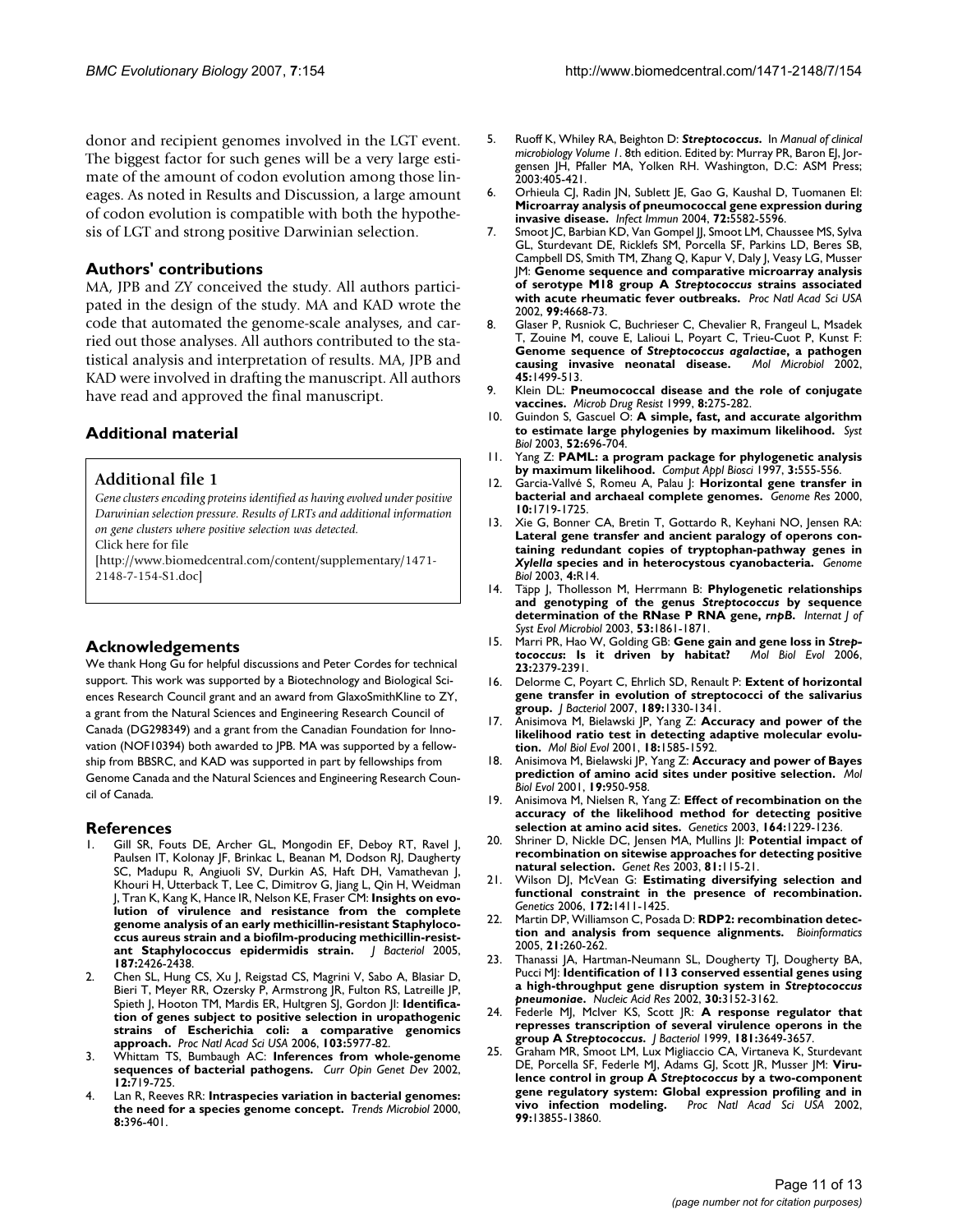- 26. Rasmussen M, Müller H-P, Björck L: **Protein GRAB of** *Streptococcus pyogenes* **regulates proteolysis at the bacterial surface by binding** α**2[-macroglobulin.](http://www.ncbi.nlm.nih.gov/entrez/query.fcgi?cmd=Retrieve&db=PubMed&dopt=Abstract&list_uids=10336419)** *J Biol Chem* 1999, **274:**15336-15344.
- 27. Toppel AW, Rasmussen M, Rohde M, Medina E, Chhatwal GS: **Contribution of protein G-related** α**[2-macroglobulin-binding pro](http://www.ncbi.nlm.nih.gov/entrez/query.fcgi?cmd=Retrieve&db=PubMed&dopt=Abstract&list_uids=12751026)[tein to bacterial virulence in a mouse skin model of group A](http://www.ncbi.nlm.nih.gov/entrez/query.fcgi?cmd=Retrieve&db=PubMed&dopt=Abstract&list_uids=12751026) [streptococcal infection.](http://www.ncbi.nlm.nih.gov/entrez/query.fcgi?cmd=Retrieve&db=PubMed&dopt=Abstract&list_uids=12751026)** *J Infect Dis* 2003, **187:**1694-1703.
- 28. Collin M, Svensson MD, Sjöholm AG, Jensenius JC, Sjöbring U, Olsén A: **EndoS and SpeB from** *Streptococcus pyogenes* **[inhibit](http://www.ncbi.nlm.nih.gov/entrez/query.fcgi?cmd=Retrieve&db=PubMed&dopt=Abstract&list_uids=12438337) [immunoglobulin-mediated opsonophagocytosis.](http://www.ncbi.nlm.nih.gov/entrez/query.fcgi?cmd=Retrieve&db=PubMed&dopt=Abstract&list_uids=12438337)** *Infect Immun* 2002, **70:**6646-6651.
- 29. Collin M, Olsén A: **EndoS, a novel secreted protein from** *Streptococcus pyogenes* **with endoglycosidase activity on human IgG.** *EMBO* 2001, **20:**3046-3055.
- 30. Collin M, Olsén A: **Effect of SpeB and EndoS from** *Streptococcus pyogenes* **[on human immunoglobulins.](http://www.ncbi.nlm.nih.gov/entrez/query.fcgi?cmd=Retrieve&db=PubMed&dopt=Abstract&list_uids=11598100)** *Infect Immun* 2001, **69:**7187-7189.
- 31. Åkesson P, Moritz L, Truedsson M, Christensson B, von Pawel-Rammingen U: **IdeS, a highly specific immunoglobulin G (IgG) cleaving enzyme from** *Streptococcus pyogenes***[, is inhibited by](http://www.ncbi.nlm.nih.gov/entrez/query.fcgi?cmd=Retrieve&db=PubMed&dopt=Abstract&list_uids=16369006) [specific IgG antibodies generated during infection.](http://www.ncbi.nlm.nih.gov/entrez/query.fcgi?cmd=Retrieve&db=PubMed&dopt=Abstract&list_uids=16369006)** *Infect Immun* 2006, **74:**497-503.
- 32. Kwon H-Y, Kim S-W, Choi M-H, Ogunniyi AD, Paton JC, Park S-H, Pyo S-N, Rhee D-K: **Effect of heat shock and mutations in clpL and clpP on virulence gene expression in** *Streptococcus pneumoniae***[.](http://www.ncbi.nlm.nih.gov/entrez/query.fcgi?cmd=Retrieve&db=PubMed&dopt=Abstract&list_uids=12819057)** *Infect Immun* 2003, **71:**3757-3765.
- Kwon H-Y, Ogunniyi AD, Choi M-H, Pyo S-N, Rhee D-K, Paton JC: **The ClpP protease of** *Streptococcus pneumoniae* **[modulates](http://www.ncbi.nlm.nih.gov/entrez/query.fcgi?cmd=Retrieve&db=PubMed&dopt=Abstract&list_uids=15385462) [virulence gene expression and protects against fatal pneu](http://www.ncbi.nlm.nih.gov/entrez/query.fcgi?cmd=Retrieve&db=PubMed&dopt=Abstract&list_uids=15385462)[mococcal challenge.](http://www.ncbi.nlm.nih.gov/entrez/query.fcgi?cmd=Retrieve&db=PubMed&dopt=Abstract&list_uids=15385462)** *Infect Immun* 2004, **72:**5646-5653.
- 34. Ibrahim YM, Kerr AR, Silva NA, Mitchell TJ: **Contribution of the ATP-dependent protease ClpCP to the autolysis and virulence of** *Streptococcus pneumoniae***[.](http://www.ncbi.nlm.nih.gov/entrez/query.fcgi?cmd=Retrieve&db=PubMed&dopt=Abstract&list_uids=15664911)** *Infect Immun* 2005, **73:**730-740.
- 35. Gottesman S: **[Regulation by proteolysis: developmental](http://www.ncbi.nlm.nih.gov/entrez/query.fcgi?cmd=Retrieve&db=PubMed&dopt=Abstract&list_uids=10322171) [switches.](http://www.ncbi.nlm.nih.gov/entrez/query.fcgi?cmd=Retrieve&db=PubMed&dopt=Abstract&list_uids=10322171)** *Curr Opin Microbiol* 1999, **2:**142-147.
- 36. Wickner S, Maurizi MR, Gottesman S: **[Posttranslational quality](http://www.ncbi.nlm.nih.gov/entrez/query.fcgi?cmd=Retrieve&db=PubMed&dopt=Abstract&list_uids=10583944) [control: folding, refolding, and degrading proteins.](http://www.ncbi.nlm.nih.gov/entrez/query.fcgi?cmd=Retrieve&db=PubMed&dopt=Abstract&list_uids=10583944)** *Science* 1999, **286:**1888-1893.
- 37. Charpentier E, Novak R, Tuomanen E: **Regulation of growth inhibition at high temperature, autolysis, transformation and adherence in** *Streptococcus pneumoniae* **[by clpC.](http://www.ncbi.nlm.nih.gov/entrez/query.fcgi?cmd=Retrieve&db=PubMed&dopt=Abstract&list_uids=10972795)** *Mol Microbiol* 2000, **37:**717-726.
- 38. Polissi A, Pontiggia A, Fager G, Altieri M, Mottl H, Ferrari L, Simon D: **Large-scale identification of virulence genes from** *Streptococcus pneumoniae***[.](http://www.ncbi.nlm.nih.gov/entrez/query.fcgi?cmd=Retrieve&db=PubMed&dopt=Abstract&list_uids=9826334)** *Infect Immun* 1998, **66:**5620-5629.
- 39. Sandler SJ, Marians KI: Role of PriA in replication fork reactiva**tion in** *Escherichia coli***[.](http://www.ncbi.nlm.nih.gov/entrez/query.fcgi?cmd=Retrieve&db=PubMed&dopt=Abstract&list_uids=10613856)** *J Bacteriol* 2000, **182:**9-13.
- 40. McGlynn P, Lloyd RG: **[Rescue of stalled replication forks by](http://www.ncbi.nlm.nih.gov/entrez/query.fcgi?cmd=Retrieve&db=PubMed&dopt=Abstract&list_uids=11459957) RecG: Simultaneous translocation on the leading and lagging [strand templates supports an active DNA unwinding model](http://www.ncbi.nlm.nih.gov/entrez/query.fcgi?cmd=Retrieve&db=PubMed&dopt=Abstract&list_uids=11459957) [of fork reversal and Holliday junction formation.](http://www.ncbi.nlm.nih.gov/entrez/query.fcgi?cmd=Retrieve&db=PubMed&dopt=Abstract&list_uids=11459957)** *Proc Natl Acad Sci USA* 2001, **98:**8227-9234.
- 41. Buchmeier NA, Libby SJ, Xu Y, Loewen PC, Switala J, Guiney DG, Fang FC: **DNA repair is more important than catalase for** *Salmonella* **[virulence in mice.](http://www.ncbi.nlm.nih.gov/entrez/query.fcgi?cmd=Retrieve&db=PubMed&dopt=Abstract&list_uids=7883952)** *J Clin Invest* 1995, **95:**1047-1053.
- 42. Savarnapanya AE, Stein MA: **DNA base excision repair potentiates the protective effect of Salmonella Pathogenicity island 2 within macrophages.** *Microbiol* 2005, **151:**557-567.
- 43. Seigneur M, Bidnenko V, Ehrlich SD, Michel B: **[RuvAB acts at](http://www.ncbi.nlm.nih.gov/entrez/query.fcgi?cmd=Retrieve&db=PubMed&dopt=Abstract&list_uids=9814711) [arrested replication forks.](http://www.ncbi.nlm.nih.gov/entrez/query.fcgi?cmd=Retrieve&db=PubMed&dopt=Abstract&list_uids=9814711)** *Cell* 1998, **95:**419-430.
- 44. Kang J, Tavakoli D, Tschumi A, Aras RA, Blaser MJ: **Effect of host species on recG phenotypes in** *Helicobacter pylori* **and** *Escherichia coli***[.](http://www.ncbi.nlm.nih.gov/entrez/query.fcgi?cmd=Retrieve&db=PubMed&dopt=Abstract&list_uids=15516585)** *J Bacteriol* 2004, **186:**7704-7713.
- 45. Jiang S-M, Cieslewicz MJ, Kasper DL, Wessels MR: **Regulation of virulence by a two-component system in group B** *Streptococcus***[.](http://www.ncbi.nlm.nih.gov/entrez/query.fcgi?cmd=Retrieve&db=PubMed&dopt=Abstract&list_uids=15659687)** *J Bacteriol* 2005, **187:**1105-1113.
- 46. Mascher T, Zähner D, Merai M, Balmelle N, de Saizieu AB, Hakenbeck R: **The** *Streptococcus pneumoniae cia* **[regulon: CiaR target](http://www.ncbi.nlm.nih.gov/entrez/query.fcgi?cmd=Retrieve&db=PubMed&dopt=Abstract&list_uids=12486041) [sites and transcription profile analysis.](http://www.ncbi.nlm.nih.gov/entrez/query.fcgi?cmd=Retrieve&db=PubMed&dopt=Abstract&list_uids=12486041)** *J Bacteriol* 2003, **185:**60-70.
- 47. Voyich JM, Sturdevant DE, Braughton KR, Kobayashi SD, Lei B, Virtaneva K, Sorward DW, Musser JM, DeLeo FR: **Genome-wide protective response used by group A** *Streptococcus* **[to evade](http://www.ncbi.nlm.nih.gov/entrez/query.fcgi?cmd=Retrieve&db=PubMed&dopt=Abstract&list_uids=12574517) [destruction by human polymorphonuclear leukocytes.](http://www.ncbi.nlm.nih.gov/entrez/query.fcgi?cmd=Retrieve&db=PubMed&dopt=Abstract&list_uids=12574517)** *Proc Natl Acad Sci USA* 2003, **100:**1996-2001.
- 48. Woolhouse ME, Webster JP, Domingo E, Charlesworth B, Levin BR: **[Biological and biomedical implications of the co-evolution of](http://www.ncbi.nlm.nih.gov/entrez/query.fcgi?cmd=Retrieve&db=PubMed&dopt=Abstract&list_uids=12457190) [pathogens and their hosts.](http://www.ncbi.nlm.nih.gov/entrez/query.fcgi?cmd=Retrieve&db=PubMed&dopt=Abstract&list_uids=12457190)** *Nat Genet* 2002, **32:**569-577.
- 49. Aris-Brosou S: **[Determinants of adaptive evolution at the](http://www.ncbi.nlm.nih.gov/entrez/query.fcgi?cmd=Retrieve&db=PubMed&dopt=Abstract&list_uids=15483330) [molecular level: the extended complexity hypothesis.](http://www.ncbi.nlm.nih.gov/entrez/query.fcgi?cmd=Retrieve&db=PubMed&dopt=Abstract&list_uids=15483330)** *Mol Biol Evol* 2005, **22:**200-209.
- 50. Marra A, Asundi J, Bartilson M, Lawson S, Fang F, Christine J, Wiesner C, Brigham D, Schneider WP, Hromockyj AE: **Differential fluorescence induction analysis of** *Streptococcus pneumoniae* **[identi](http://www.ncbi.nlm.nih.gov/entrez/query.fcgi?cmd=Retrieve&db=PubMed&dopt=Abstract&list_uids=11854229)[fies genes involved in pathogenesis.](http://www.ncbi.nlm.nih.gov/entrez/query.fcgi?cmd=Retrieve&db=PubMed&dopt=Abstract&list_uids=11854229)** *Infect Immun* 2002, **70:**1422-1433.
- 51. Hava DL, Camilli A: **Large-scale identification of serotype 4** *Streptococcus pneumoniae* **virulence factors.** *Mol Microbiol* 2002, **45:**1390-1405.
- 52. Altschul SF, Gish W, Miller W, Myers EW, Lipman DJ: **[Basic local](http://www.ncbi.nlm.nih.gov/entrez/query.fcgi?cmd=Retrieve&db=PubMed&dopt=Abstract&list_uids=2231712) [alignment search tool.](http://www.ncbi.nlm.nih.gov/entrez/query.fcgi?cmd=Retrieve&db=PubMed&dopt=Abstract&list_uids=2231712)** *J Mol Biol* 1990, **215:**403-410.
- 53. Notredame C, Higgins D, Heringa J: **T-Coffee: A novel method for multiple sequence alignments.** *J Mol Biol* 2000, **340:**385-395.
- 54. Swofford DL: *PAUP\* Phylogenetic analysis using parsimony (\*and other methods) Version 4* Sunderland, MA: Sinauer Associates; 2001.
- 55. Gascuel O: **[BIONJ: an improved version of the NJ algorithm](http://www.ncbi.nlm.nih.gov/entrez/query.fcgi?cmd=Retrieve&db=PubMed&dopt=Abstract&list_uids=9254330) [based on a simple model of sequence data.](http://www.ncbi.nlm.nih.gov/entrez/query.fcgi?cmd=Retrieve&db=PubMed&dopt=Abstract&list_uids=9254330)** *Mol Biol Evol* 1997, **14:**685-695.
- 56. Yang Z, Bielawski JP: **[Statistical methods for detection molecu](http://www.ncbi.nlm.nih.gov/entrez/query.fcgi?cmd=Retrieve&db=PubMed&dopt=Abstract&list_uids=11114436)[lar adaptation.](http://www.ncbi.nlm.nih.gov/entrez/query.fcgi?cmd=Retrieve&db=PubMed&dopt=Abstract&list_uids=11114436)** *Trends Ecol Evol* 2000, **15:**496-503.
- 57. Nielsen R, Yang Z: **[Likelihood models for detecting positive](http://www.ncbi.nlm.nih.gov/entrez/query.fcgi?cmd=Retrieve&db=PubMed&dopt=Abstract&list_uids=9539414) [selected amino acid sites and application to the HIV-1.](http://www.ncbi.nlm.nih.gov/entrez/query.fcgi?cmd=Retrieve&db=PubMed&dopt=Abstract&list_uids=9539414)** *Genetics* 1998, **148:**929-936.
- 58. Yang Z, Nielsen HR, Goldman N, Pedersen AMK: **[Codon-substitu](http://www.ncbi.nlm.nih.gov/entrez/query.fcgi?cmd=Retrieve&db=PubMed&dopt=Abstract&list_uids=10790415)[tion models for heterogeneous selection pressure at amino](http://www.ncbi.nlm.nih.gov/entrez/query.fcgi?cmd=Retrieve&db=PubMed&dopt=Abstract&list_uids=10790415) [acid sites.](http://www.ncbi.nlm.nih.gov/entrez/query.fcgi?cmd=Retrieve&db=PubMed&dopt=Abstract&list_uids=10790415)** *Genetics* 2000, **155:**431-449.
- 59. Yang Z, Wong WSW, Nielsen R: **[Bayes empirical bayes infer](http://www.ncbi.nlm.nih.gov/entrez/query.fcgi?cmd=Retrieve&db=PubMed&dopt=Abstract&list_uids=15689528)[ence of amino acid sites under positive selection.](http://www.ncbi.nlm.nih.gov/entrez/query.fcgi?cmd=Retrieve&db=PubMed&dopt=Abstract&list_uids=15689528)** *Mol Biol Evol* 2005, **22:**1107-1118.
- Ferretti JJ, McShan WM, Ajdic D, Savic DJ, Savic G, Lyon K, Primeaux C, Sezate S, Suvorov AN, Kenton S, Lai HS, Lin SP, Qian Y, Jia HG, Najar FZ, Ren Q, Ahu H, Song L, White J, Yuan Z, Clifton SW, Roe BA, McLaughlin R: **Complete genome sequence of an M1 strain of** *Streptococcus pyogenes***[.](http://www.ncbi.nlm.nih.gov/entrez/query.fcgi?cmd=Retrieve&db=PubMed&dopt=Abstract&list_uids=11296296)** *Proc Natl Acad Sci USA* 2001, **98:**4658-4663.
- 61. Beres SB, Sylva GL, Barbian KD, Lei B, Hoff JS, Mammarella ND, Liu MY, Smoot JC, Porcella SF, Parkins LD, Campbell DS, Smith TM, McCormick JK, Leung DY, Schlievert PM, Musser JM: **Genome sequence of a serotype M3 strain of group A** *Streptococcus***[:](http://www.ncbi.nlm.nih.gov/entrez/query.fcgi?cmd=Retrieve&db=PubMed&dopt=Abstract&list_uids=12122206) [phage-encoded toxins, the high-virulence phenotype, and](http://www.ncbi.nlm.nih.gov/entrez/query.fcgi?cmd=Retrieve&db=PubMed&dopt=Abstract&list_uids=12122206) [clone emergence.](http://www.ncbi.nlm.nih.gov/entrez/query.fcgi?cmd=Retrieve&db=PubMed&dopt=Abstract&list_uids=12122206)** *Proc Natl Acad Sci USA* 2002, **99:**10078-83.
- 62. Nakagawa I, Kurokawa K, Yamashita A, Nakata M, Tomiyasu Y, Okahashi N, Kawabata S, Yamazaki K, Shiba T, Yasunaga T, Hayashi H, Hattori M, Hamada S: **Genome sequence of an M3 strain of** *Streptococcus pyogenes* **[reveals a large-scale genomic rear](http://www.ncbi.nlm.nih.gov/entrez/query.fcgi?cmd=Retrieve&db=PubMed&dopt=Abstract&list_uids=12799345)[rangement in invasive strains and new insights into phage](http://www.ncbi.nlm.nih.gov/entrez/query.fcgi?cmd=Retrieve&db=PubMed&dopt=Abstract&list_uids=12799345) [evolution.](http://www.ncbi.nlm.nih.gov/entrez/query.fcgi?cmd=Retrieve&db=PubMed&dopt=Abstract&list_uids=12799345)** *Genome Res* 2003, **13:**1042-55.
- Banks DJ, Porcella SF, Barbian KD, Beres SB, Philips LE, Voyich JM, DeLeo FR, Martin JM, Somerville GA, Musser JM: **Progress toward characterization of the group A** *Streptococcus* **[metagenome:](http://www.ncbi.nlm.nih.gov/entrez/query.fcgi?cmd=Retrieve&db=PubMed&dopt=Abstract&list_uids=15272401) [complete genome sequence of a macrolide-resistant sero](http://www.ncbi.nlm.nih.gov/entrez/query.fcgi?cmd=Retrieve&db=PubMed&dopt=Abstract&list_uids=15272401)[type M6 strain.](http://www.ncbi.nlm.nih.gov/entrez/query.fcgi?cmd=Retrieve&db=PubMed&dopt=Abstract&list_uids=15272401)** *J Infect Dis* 2004, **190:**727-738.
- Tettelin H, Masignani V, Cieslewicz MJ, Eisen JA, Peterson S, Wessels MR, Paulsen IT, Nelson KE, Margarit I, Read TD, Madoff LC, Wolf AM, Beanan MJ, Brinkac LM, Daugherty SC, DeBoy RT, Durkin AS, Kolonay JF, Madupu R, Lewis MR, Radune D, Fedorova NB, Scanlan D, Khouri H, Mulligan S, Carty HA, Cline RT, Van Aken SE, Gill J, Scarselli M, Mora M, Iacobini ET, Brettoni C, Galli G, Mariani M, Vegni F, Maione D, Rinaudo D, Rappuoli R, Telford JL, Kasper DL, Grandi G, Fraser CM: **Complete genome sequence and comparative genomic analysis of an emerging human pathogen, serotype V** *Streptococcus agalactiae***[.](http://www.ncbi.nlm.nih.gov/entrez/query.fcgi?cmd=Retrieve&db=PubMed&dopt=Abstract&list_uids=12200547)** *Proc Natl Acad Sci USA* 2002, **99:**12391-6.
- Hoskins J, Alborn WE Jr, Arnold J, Blaszczak LC, Burgett S, DeHoff BS, Estrem ST, Fritz L, Fu DJ, Fuller W, Geringer C, Gilmour R, Glass JS, Lhoja H, Kraft AR, Lagace RE, LeBlanc DJ, Lee LN, Lefkowitz EJ, Lu J, Matsushima P, McAhren SM, McHenney M, McLeaster K, Mundy CW, Nicas TI, Norris FH, O'Gara M, Peery RB, Robertsons GT, Rockey P, Sun PM, Winkler ME, Yang Y, Young-Bellido M, Zhao G, Zook CA, Baltz RH, Jaskunas SR, Rosteck PR Jr, Skatrud PL, Glass JI: